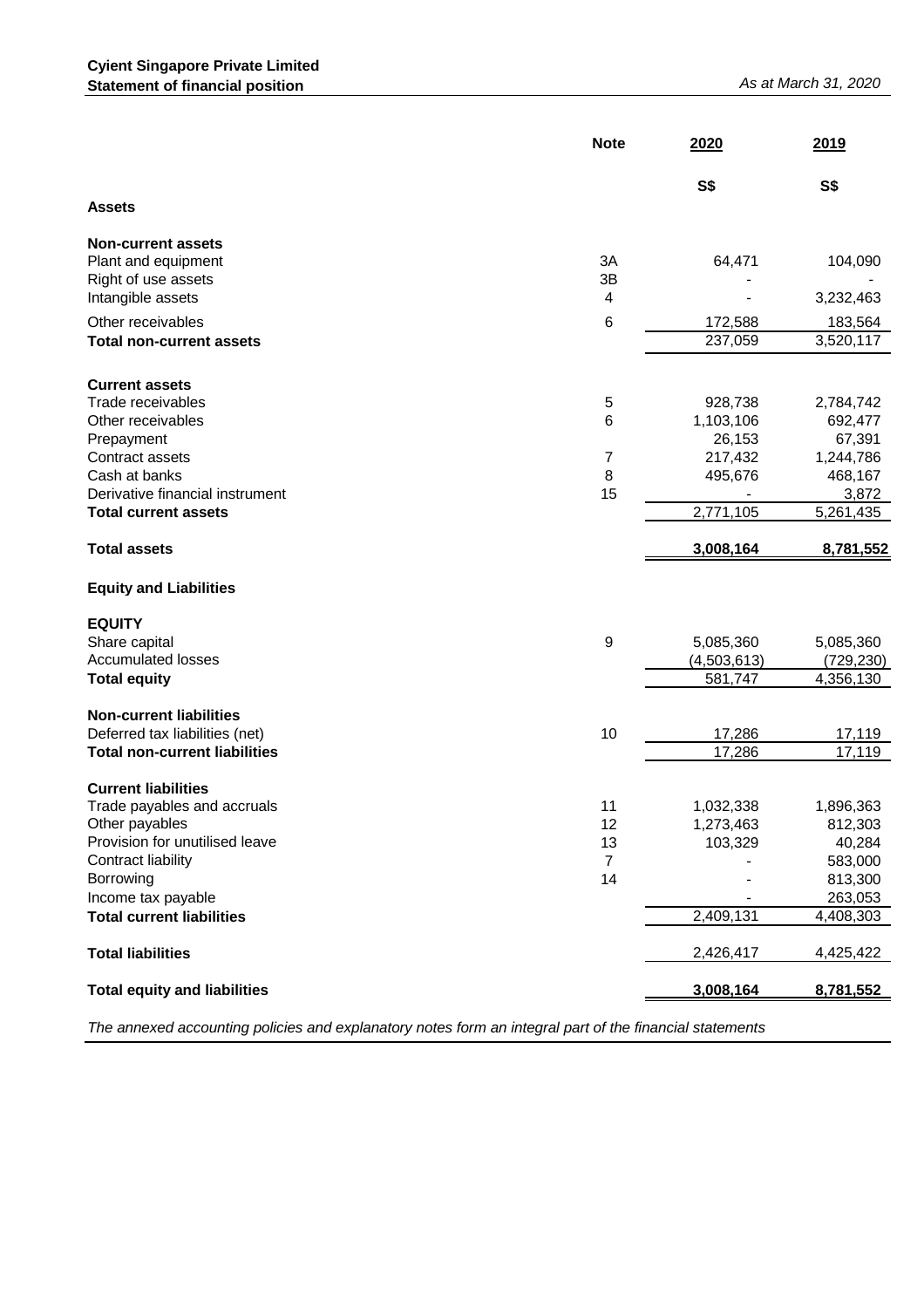|                                       | <b>Note</b> | 2020          | 2019          |
|---------------------------------------|-------------|---------------|---------------|
|                                       |             | <b>S\$</b>    | <b>S\$</b>    |
| Revenue                               | 16          | 7,160,331     | 10,291,418    |
| Other income                          | 17          | 16,800        | 10,731        |
| Sub-contracting charges               |             | (126, 074)    | (1,370,825)   |
| Salaries and employee benefits        | 18          | (5,385,134)   | (5,861,846)   |
| Depreciation of plant and equipment   | 3A & 3B     | (379, 308)    | (121, 249)    |
| Amortisation of intangible asset      | 4           | (1, 169, 606) | (1, 168, 527) |
| Impairment of intangible asset        | 4           | (2,062,856)   |               |
| Other operating expenses              |             | (2,034,493)   | (1,525,394)   |
| Finance costs                         | 19          | (52, 883)     | (150, 568)    |
| (Loss) / Profit before income tax     | 20          | (4,033,223)   | 103,740       |
| Income tax benefit / (expense)        | 21          | 228,756       | (213, 883)    |
| Loss after income tax                 |             | (3,804,467)   | (110, 143)    |
| Other comprehensive income            |             |               |               |
| Total comprehensive loss for the year |             | (3,804,467)   | (110, 143)    |

*The annexed accounting policies and explanatory notes form an integral part of the financial statements*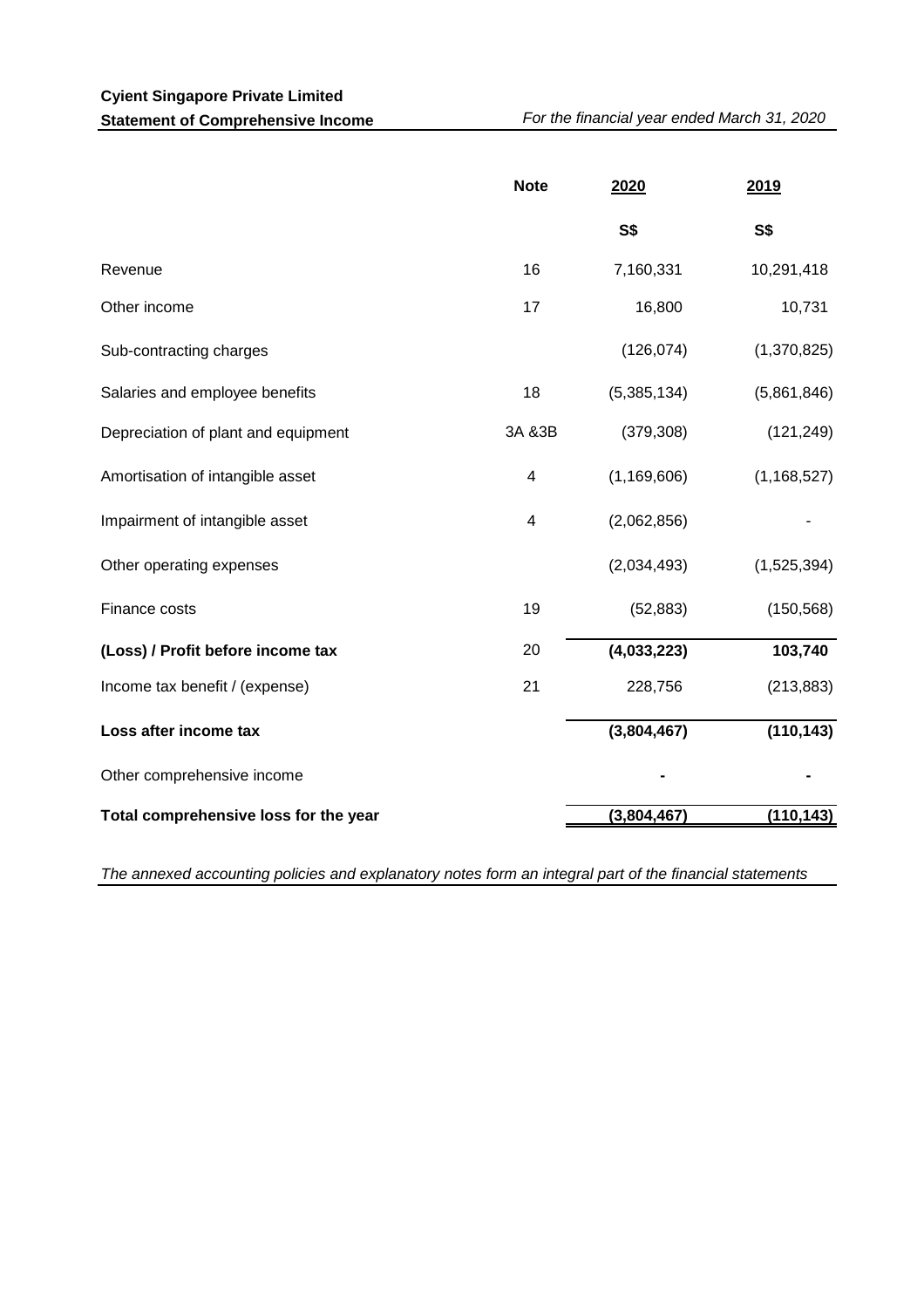**For the financial year ended March 31, 2020** 

|                                                                                                         | Share capital | <b>Accumulated</b><br><b>losses</b> | Total       |
|---------------------------------------------------------------------------------------------------------|---------------|-------------------------------------|-------------|
|                                                                                                         | <b>S\$</b>    | S\$                                 | S\$         |
| <b>Balance at April 1, 2018</b>                                                                         | 5,085,360     | (619,087)                           | 4,466,273   |
| Total comprehensive loss for the year                                                                   |               | (110, 143)                          | (110, 143)  |
| Balance as at March 31, 2019                                                                            | 5,085,360     | (729, 230)                          | 4,356,130   |
| Total comprehensive loss for the year                                                                   |               | (3,804,467)                         | (3,804,467) |
| Transition impact of Ind AS 116                                                                         |               | 30,085                              | 30,085      |
| Balance as at March 31, 2020                                                                            | 5,085,360     | (4,503,613)                         | 581,747     |
| The annexed accounting policies and explanatory notes form an integral part of the financial statements |               |                                     |             |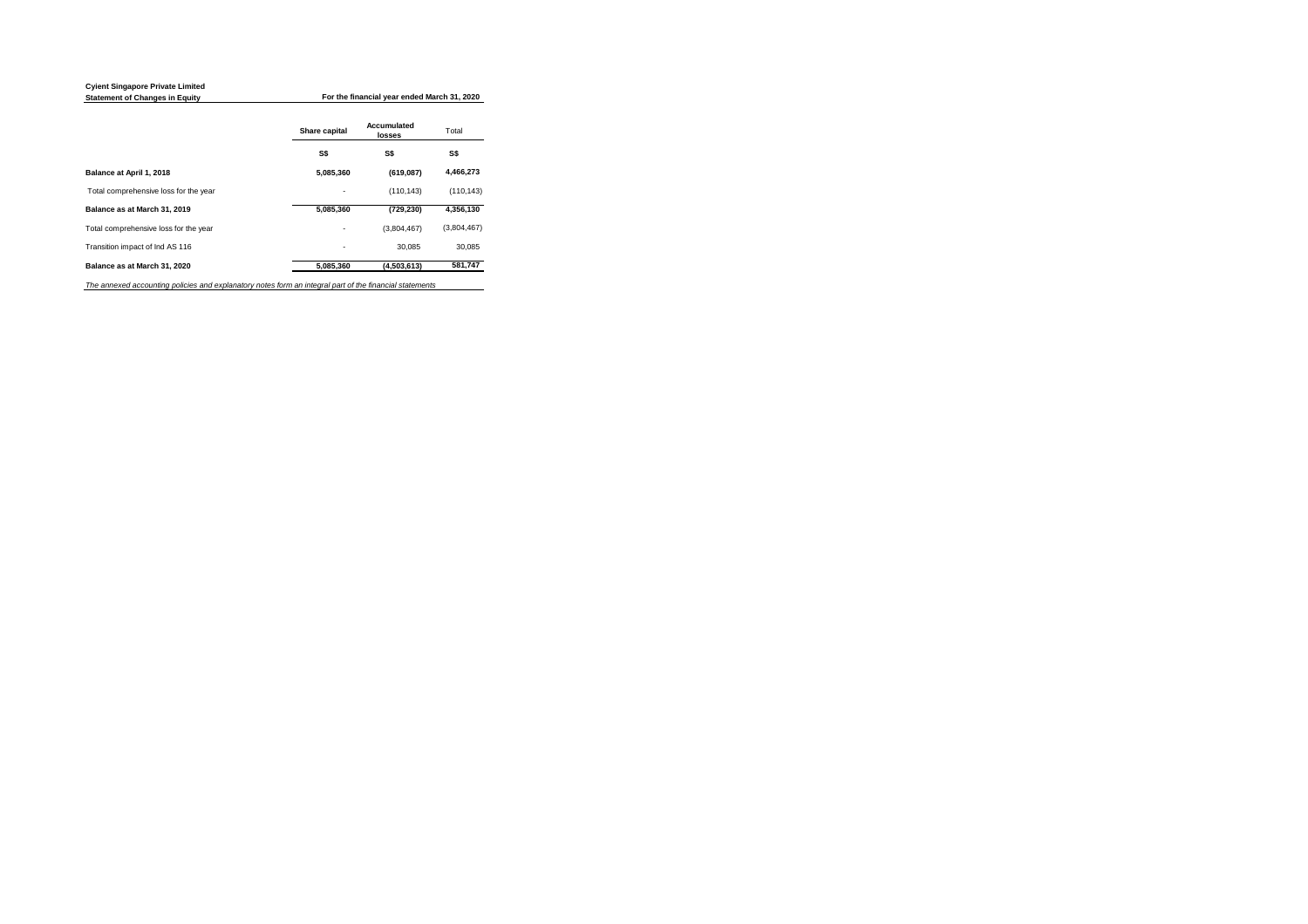| <b>Cyient Singapore Private Limited</b><br><b>Statement of Cash Flows</b> | For the financial year ended March 31, 2020 |               |
|---------------------------------------------------------------------------|---------------------------------------------|---------------|
|                                                                           | 2020                                        | 2019          |
|                                                                           | S\$                                         | S\$           |
| <b>Cash flows from operating activities</b>                               |                                             |               |
| (Loss) / Profit before income tax                                         | (4,033,223)                                 | 103,740       |
| Adjustments for:-                                                         |                                             |               |
| Depreciation of plant and equipment                                       | 379,308                                     | 121,249       |
| Amortisation of intangible assets                                         | 1,169,606                                   | 1,168,527     |
| Impairment of intangible asset                                            | 2,062,856                                   |               |
| Loss on MTM valuation of interest rate swap                               | 2,639                                       | 16,523        |
| Loss on disposal of PPE                                                   | 1,850                                       |               |
| Interest expense                                                          | 50,243                                      | 150,568       |
| Operating profit before working capital changes                           | (366, 720)                                  | 1,560,607     |
| Trade receivables                                                         | 1,856,004                                   | (1,483,837)   |
| Other receivables and prepayment                                          | (369, 391)                                  | (246, 219)    |
| Contract assets                                                           | 1,027,354                                   | 880,215       |
| Trade payables and accruals                                               | (864, 025)                                  | (607, 151)    |
| Other payables and contract liability                                     | (574, 104)                                  | 371,456       |
| Provision for unutilised leave                                            | 63,045                                      | (15, 366)     |
| Cash generated from operations                                            | 772,163                                     | 459,705       |
| Taxes paid                                                                | (40, 298)                                   | (175, 356)    |
| Net cash from operating activities                                        | 731,865                                     | 284,349       |
| <b>Cash flows from investing activities</b>                               |                                             |               |
| Purchase of plant and equipment                                           |                                             | (15, 737)     |
| Sale of plant and equipment                                               |                                             |               |
| Net cash from / (used) in investing activities                            |                                             | (15, 737)     |
| <b>Cash flows from financing activities</b>                               |                                             |               |
| Interest paid                                                             | (46, 683)                                   | (154, 032)    |
| Other payables - holding company and related company                      | 454,085                                     | (161, 243)    |
| Lease payment                                                             | (309, 518)                                  |               |
| Repayment of borrowings                                                   | (813, 300)                                  | (1, 547, 400) |
| Net cash used in financing activities                                     | (715, 416)                                  | (1,862,675)   |
| Net increase / (decrease) in cash and cash equivalents                    | 16,449                                      | (1,594,063)   |
| Cash and cash equivalents brought forward                                 | 468,167                                     | 2,062,230     |
| Cash and cash equivalents carried forward                                 | 484,616                                     | 468,167       |
|                                                                           |                                             |               |
| Cash and cash equivalents comprise:-                                      |                                             |               |
| Cash at banks                                                             | 495,676                                     | 468,167       |
|                                                                           | 495,676                                     | 468,167       |

*The annexed accounting policies and explanatory notes form an integral part of the financial statements*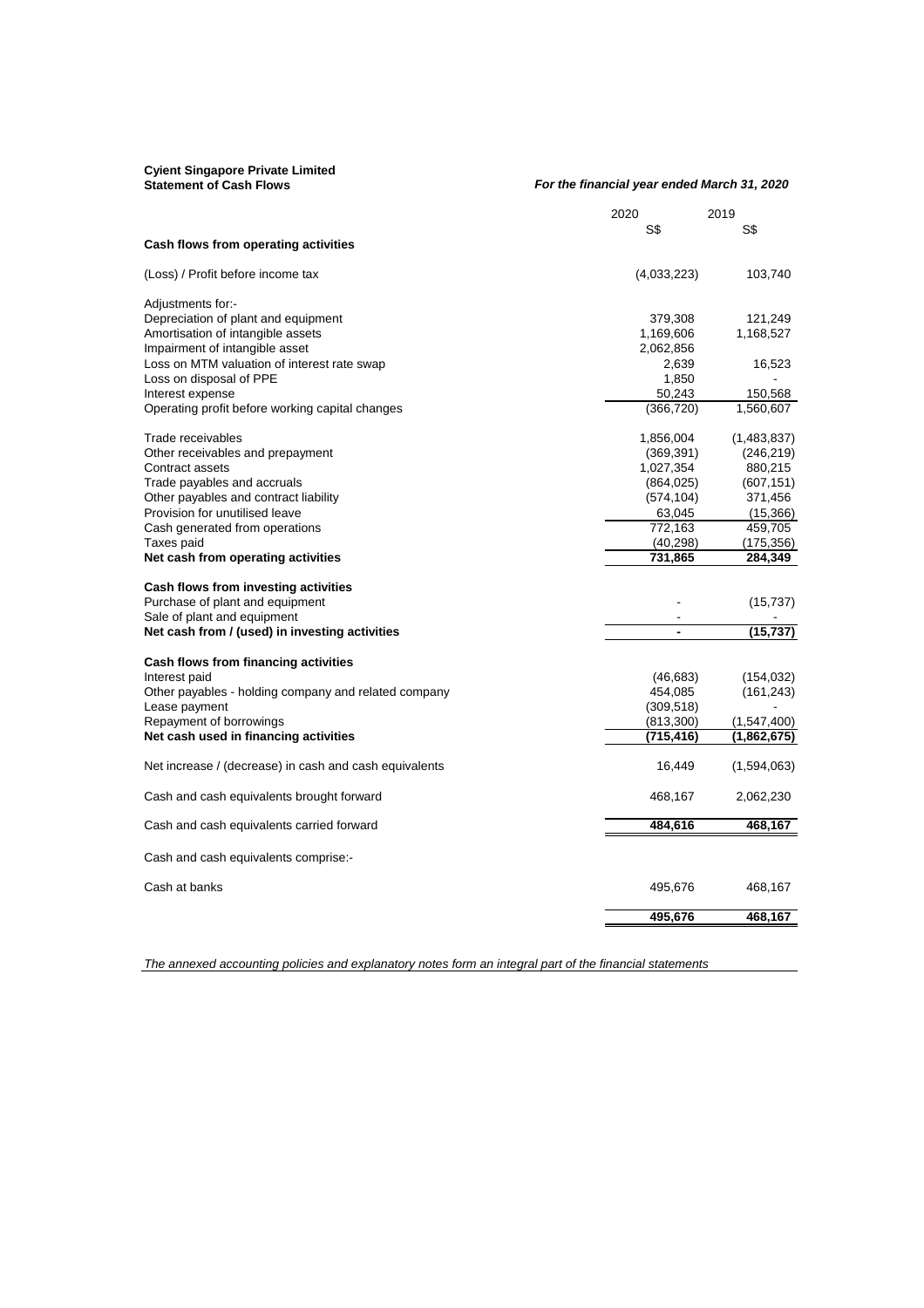Notes forming part of the financial statements for the financial year ended March 31, 2020

# **3. Plant and equipment**

| 2020                | <b>Furniture</b><br>& fittings | <b>Office</b><br>equipment | <b>Computers</b><br>& software | Plant &<br>machinery | <b>Total</b> |
|---------------------|--------------------------------|----------------------------|--------------------------------|----------------------|--------------|
|                     | S\$                            | S\$                        | S\$                            | S\$                  | S\$          |
| Cost                |                                |                            |                                |                      |              |
| At April 1, 2019    | 1,763                          | 2,747                      | 609,758                        | 75,262               | 689,530      |
| Additions           |                                |                            |                                |                      |              |
| Disposals           |                                |                            | 38,683                         |                      | 38,683       |
| At March 31, 2020   | 1,763                          | 2,747                      | 571,076                        | 75,262               | 650,847      |
| <b>Depreciation</b> |                                |                            |                                |                      |              |
| At April 1, 2019    | 546                            | 1,814                      | 558,826                        | 24,254               | 585,440      |
| Charge for the year | 167                            | 522                        | 29,846                         | 7,150                | 37,686       |
| <b>Disposals</b>    |                                |                            | 36,749                         |                      | 36,749       |
| At March 31, 2020   | 714                            | 2,336                      | 551,923                        | 31,403               | 586,376      |
| Net book value      |                                |                            |                                |                      |              |
| At March 31, 2020   | 1,049                          | 411                        | 19,152                         | 43,859               | 64,471       |
|                     |                                |                            |                                |                      |              |
|                     | <b>Furniture</b>               | <b>Office</b>              | <b>Computers</b>               | Plant &              |              |
| 2019                | & fittings                     | equipment                  | & software                     | machinery            | <b>Total</b> |
|                     | S\$                            | S\$                        | S\$                            | S\$                  | S\$          |
| Cost.               |                                |                            |                                |                      |              |

**Cost** At April 1, 2018 1,763 2,747 599,103 70,180 673,793<br>Additions 10,655 5,082 15,737 Additions - - 10,655 5,082 15,737 At March 31, 2019 1,763 2,747 609,758 75,262 689,530

**Depreciation**  At April 1, 2018 **1,292** 1,292 445,415 17,105 464,191 Charge for the year 167 167 522 113,411 7,149 121,249 At March 31, 2019 **546** 558,826 24,254 585,440

**Net book value At March 31, 2019 1,217 933 50,932 51,008 104,090**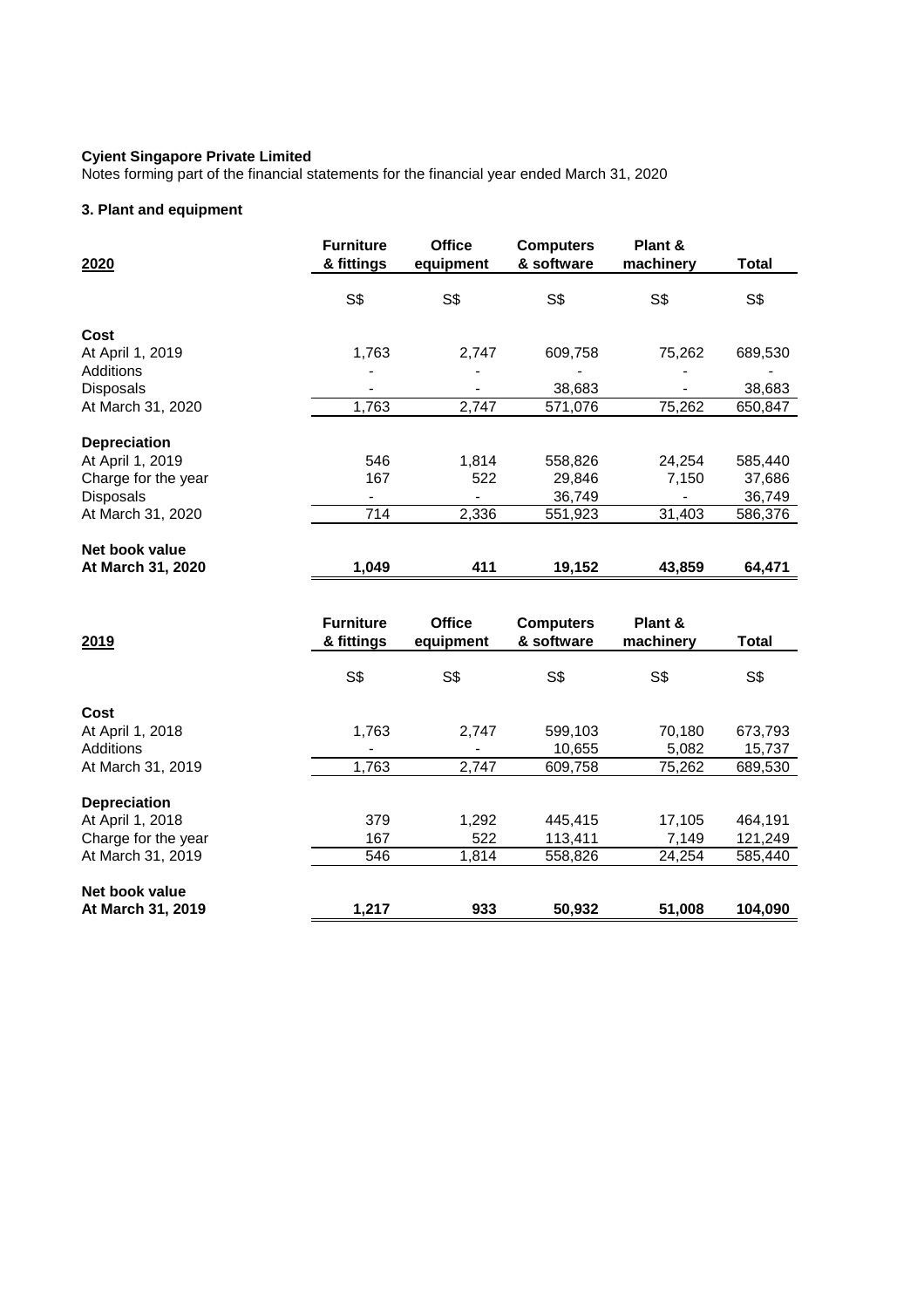Notes forming part of the financial statements for the financial year ended March 31, 2020

## **3B . Right of use assets ("ROU" assets)**

#### **Transition**

Effective April 1, 2019, the Company has adopted FRS 116 'Leases' which sets out the principles for recognition, measurement, presentation and disclosure of leases and requires lessees to account for all leases under a single on-balance sheet model. The Company has applied modified retrospective approach for all leases existing at the date of initial application and the cumulative effect of applying FRS 116 has been recognised as an adjustment to the opening balance of retained earnings. On transition, the adoption of this standard resulted in the recognition of Right of Use (ROU) asset of S \$ 338,497 and a lease liability of S \$ 302,247 and a net adjustment to opening balance of retained earnings of S \$ 30,085 (net of deferred tax). The effect of adopting this standard is not material on the profit for the year.

(a) Movement in the carrying value of right of use assets is as below:

| <b>Buildings</b>             | 2020<br>S      |
|------------------------------|----------------|
| Balance as at April 1, 2019  | 338,497        |
| Fx gain                      | 3.125          |
| Depreciation                 | (341, 622)     |
| Balance as at March 31, 2020 | $\blacksquare$ |

The following is the movement in lease liabilities during the year ended:

|                              | 2020       |
|------------------------------|------------|
|                              |            |
| Balance as at April 1, 2019  | 302.247    |
| Interest on lease liability  | 3.039      |
| Payment of lease liabilities | (309, 518) |
| Fx loss                      | 4.232      |
| Balance as at March 31, 2020 |            |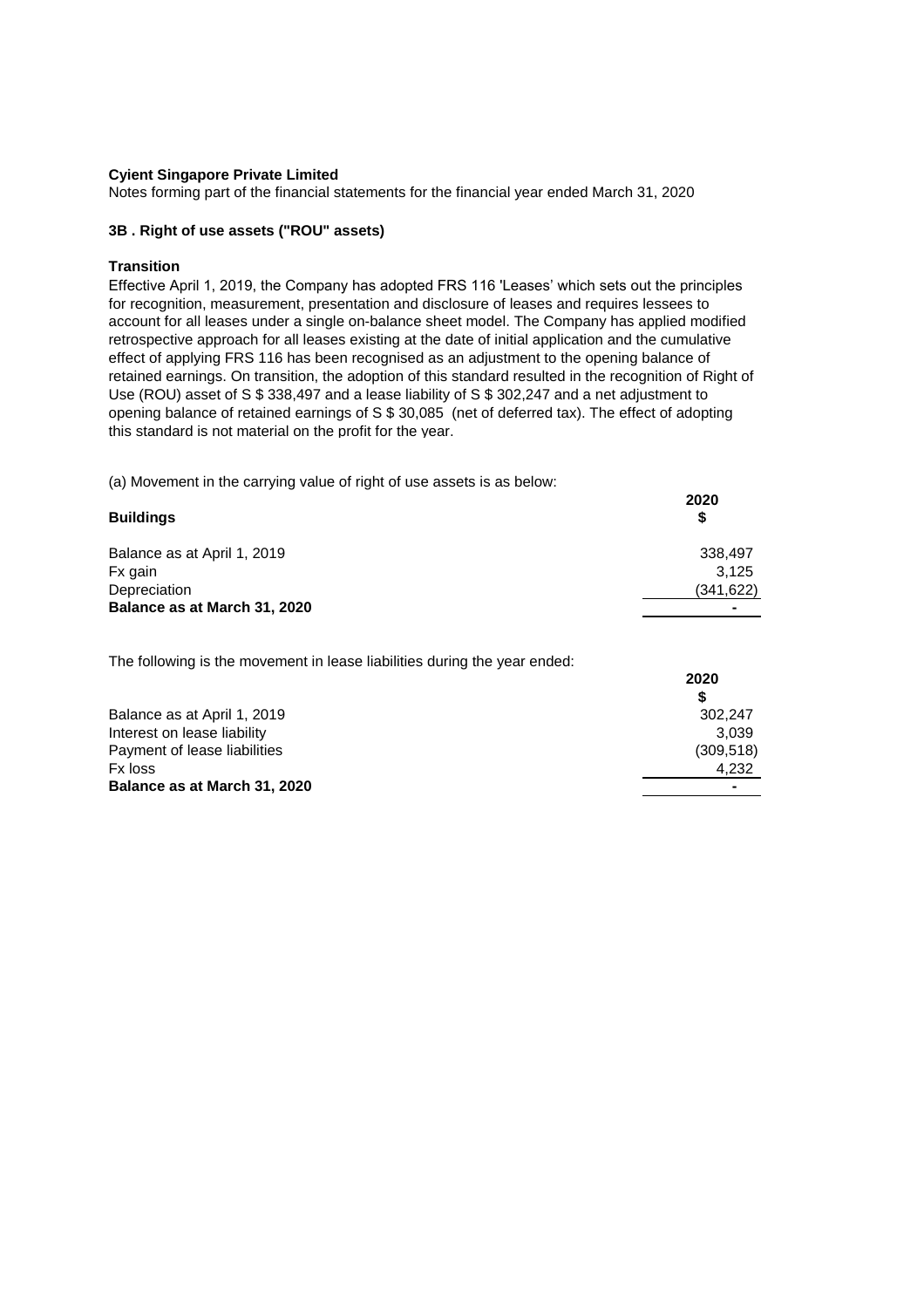Notes forming part of the financial statements for the financial year ended March 31, 2020

| 4. Intangible assets   |            | <b>Engineering service agreement</b> |  |  |
|------------------------|------------|--------------------------------------|--|--|
|                        | 2020<br>\$ | 2019<br>\$                           |  |  |
| Intangible assets      |            |                                      |  |  |
| At cost                | 11,249,600 | 11,249,600                           |  |  |
| Less: Amortisation     |            |                                      |  |  |
| - At beginning of year | 8,017,137  | 6,848,610                            |  |  |
| - Charge for the year  | 1,169,606  | 1,168,527                            |  |  |
| - At end of year       | 9,186,743  | 8,017,137                            |  |  |
| Carrying value         | 2,062,856  | 3,232,463                            |  |  |
| Less: Impairment       | 2,062,856  |                                      |  |  |
| Net book value         |            | 3,232,463                            |  |  |

The Company has acquired maintenance, repair and overhaul services agreement ("MRO") from an outside party from which it had paid the above amount. The seller has transferred its employees and post-closing the seller had a nonsolicitation agreement for 4 years commencing from September 2015. Amortisation was computed over 4 years commencing from September 1, 2015.

In January 2018, the seller and the Company extended the MRO for 4 more years commencing from January 2018. Accordingly, useful life was revised by the management.

During the year 2019-20, the Company has impaired the carrying value as at March 31, 2020 of S \$ 2,062,856 based on forecast of the underlying contracts.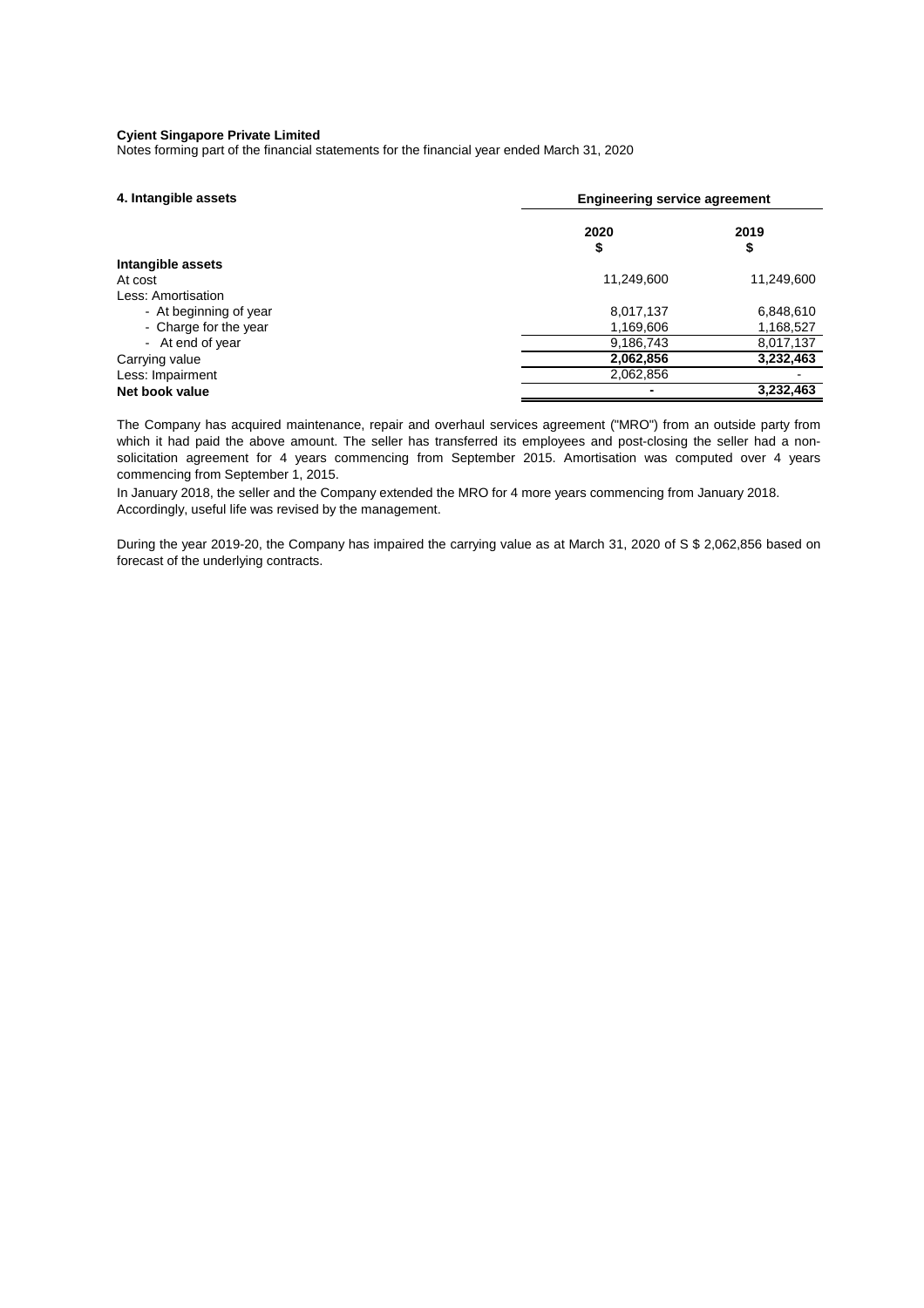Notes forming part of the financial statements for the financial year ended March 31, 2020

#### **5. Trade receivables**

|                                | 2020     | 2019      |
|--------------------------------|----------|-----------|
|                                | S\$      | S\$       |
| Outside parties                | 928,738  | 2,784,742 |
| Credit impaired                | 51,260   | -         |
| Expected credit loss allowance | (51,260) |           |
| <b>Total</b>                   | 928,738  | 2,784,742 |

The average credit period is between 30 to 90 days. No interest is charged on the trade receivables due from outside parties.

The table below is an analysis of trade receivables ageing at March 31 2020 and 2019.

|                             | 2020    | 2019      |
|-----------------------------|---------|-----------|
| <b>Ageing Analysis:</b>     | S\$     | S\$       |
| Not past due                | 371,275 | 2,345,132 |
| Past due less than 30 days  |         | 218,020   |
| Past due 31 to 180 days     | 427,844 | 122,810   |
| Past due 181 to 365 days    |         | 3,663     |
| Past due more than 365 days | 129,620 | 95,117    |
|                             | 928,738 | 2,784,742 |

The trade receivables that are not denominated in Singapore Dollar are as follows:

|                             | 2020    | 2019    |
|-----------------------------|---------|---------|
|                             | S\$     | S\$     |
| <b>United States Dollar</b> | 589,800 | 830,433 |

# **6. Other Receivables**

|                    | 2020      | 2019    |
|--------------------|-----------|---------|
|                    | S\$       | S\$     |
| Sundry receivables | 5,513     | 4,776   |
| Holding company    | 1,097,593 | 637,288 |
| Related company    |           | 50,413  |
|                    | 1,103,106 | 692,477 |
| Security deposits  | 172,588   | 183,564 |
|                    | 172,588   | 183,564 |

The amount due from holding company and related company are unsecured, interest free and repayable on demand.

The other receivables that are not denominated in Singapore Dollar are as follows:

|                             | <b>2020</b> | 2019    |
|-----------------------------|-------------|---------|
|                             | S\$         | S\$     |
| <b>United States Dollar</b> | 539,996     | 183,314 |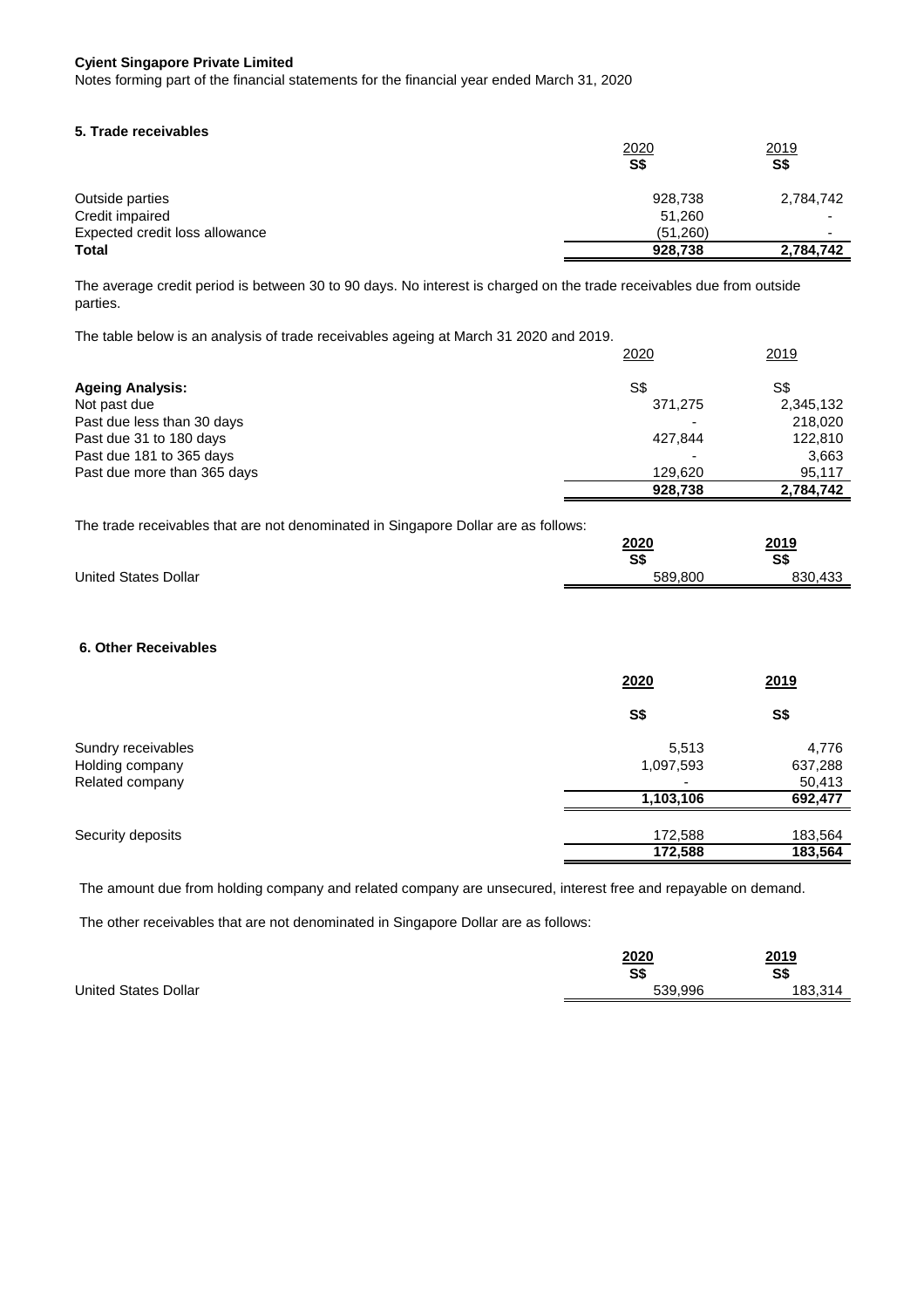Notes forming part of the financial statements for the financial year ended March 31, 2020

# **7. Contract assets and liabilities**

|                                         | 2020    | 2019      |
|-----------------------------------------|---------|-----------|
|                                         | S\$     | S\$       |
| Contract assets - unbilled revenue      | 217.432 | 1,244,786 |
| Contract liabilities - deferred revenue |         | 583,000   |

# **8. Cash at banks**

Cash at banks is pledged to the bank towards bank loan as at March 31, 2019 (refer note 14 of the financial statements).

Bank loan has been repaid during the year and there is no oustanding balance as at March 31, 2020

Cash at bank of S\$ 495,676 as at March 31, 2020 is maintained in current accounts.

The cash at banks that are not denominated in Singapore Dollar are as follows :-

|                             | 2020   | 2019    |
|-----------------------------|--------|---------|
|                             | S\$    | S\$     |
| <b>United States Dollar</b> | 57,813 | 232,076 |
|                             |        |         |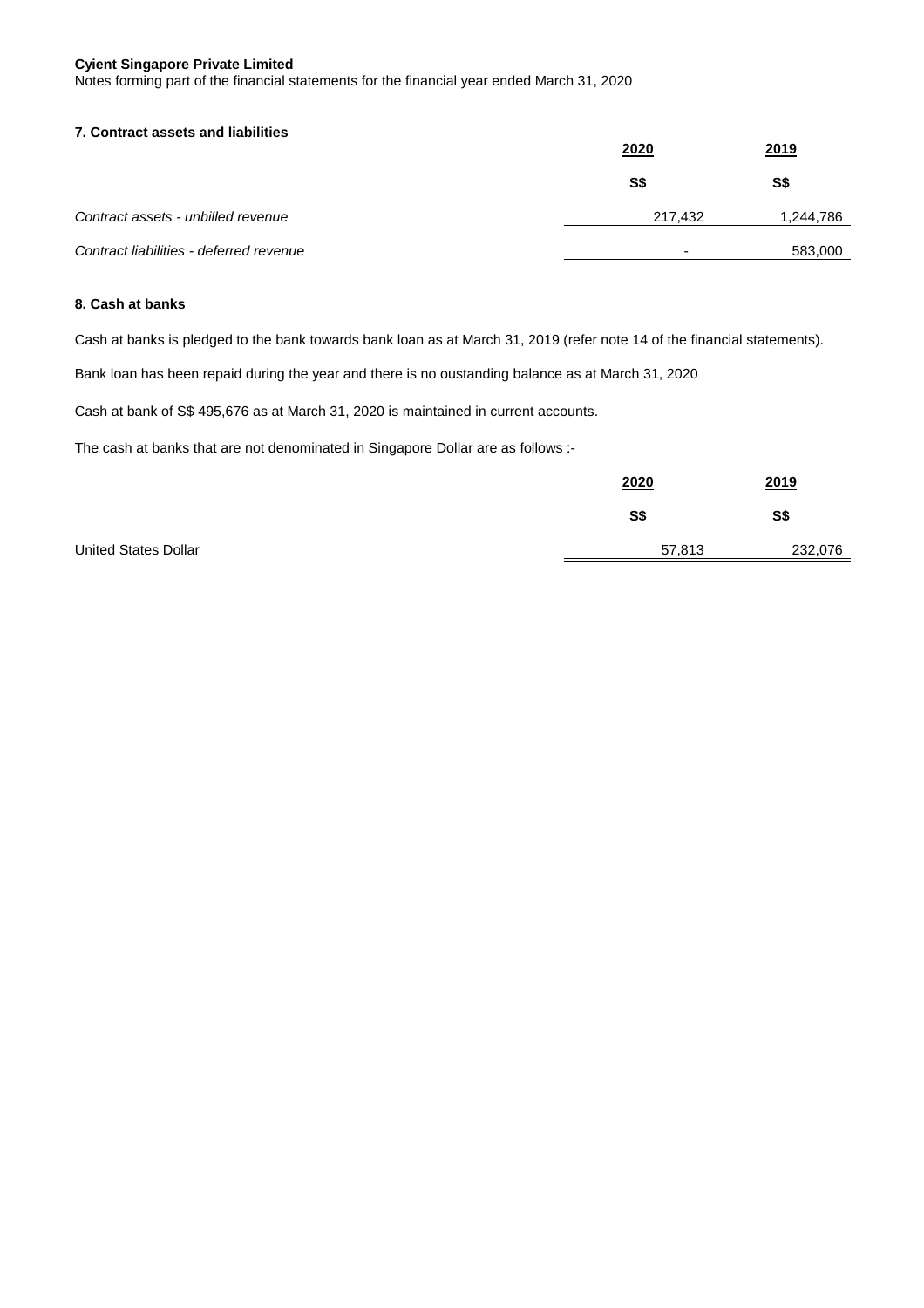Notes forming part of the financial statements for the financial year ended March 31, 2020

# **9. Share capital**

|                                              | 2020<br>No of shares | 2020      | 2019<br>No of shares | 2019      |
|----------------------------------------------|----------------------|-----------|----------------------|-----------|
|                                              | issued               | S\$       | issued               | S\$       |
| Ordinary shares issued and fully paid        |                      |           |                      |           |
| Balance at the beginning and end of the year | 3,599,978            | 5,085,360 | 3,599,978            | 5,085,360 |

The holders of ordinary shares are entitled to receive dividends as and when declared by the Company. All ordinary shares carry one vote per share without restriction and have no par value.

# **10. Deferred tax liabilities**

|                                 | <b>Accelerated tax</b><br>depreciation | <b>Total</b> |
|---------------------------------|----------------------------------------|--------------|
|                                 | S\$                                    | S\$          |
| At April 1, 2018                | (35, 632)                              | (35, 632)    |
| Credit to profit or loss        | 18,513                                 | 18,513       |
| At March 31, 2019               | (17, 119)                              | (17, 119)    |
| Credit to profit or loss        | (6,000)                                | (6,000)      |
| Transition impact of Ind AS 116 | 5,833                                  | 5,833        |
| At March 31, 2020               | (17, 286)                              | (17, 286)    |
| 11. Trade Payables              | 2020                                   | 2019         |

|                                | S\$       | S\$       |
|--------------------------------|-----------|-----------|
| Accrued professional expenses: |           |           |
| - Outside party                | 303.616   | 471.744   |
| - Holding company              | 136.517   | 730,674   |
| <b>Statutory remittances</b>   | 102.042   | 213,591   |
| Accrued expenses               | 490.164   | 480,354   |
| <b>Total</b>                   | 1,032,338 | 1,896,363 |
|                                |           |           |

...

The average credit period for services received is 30-60 days.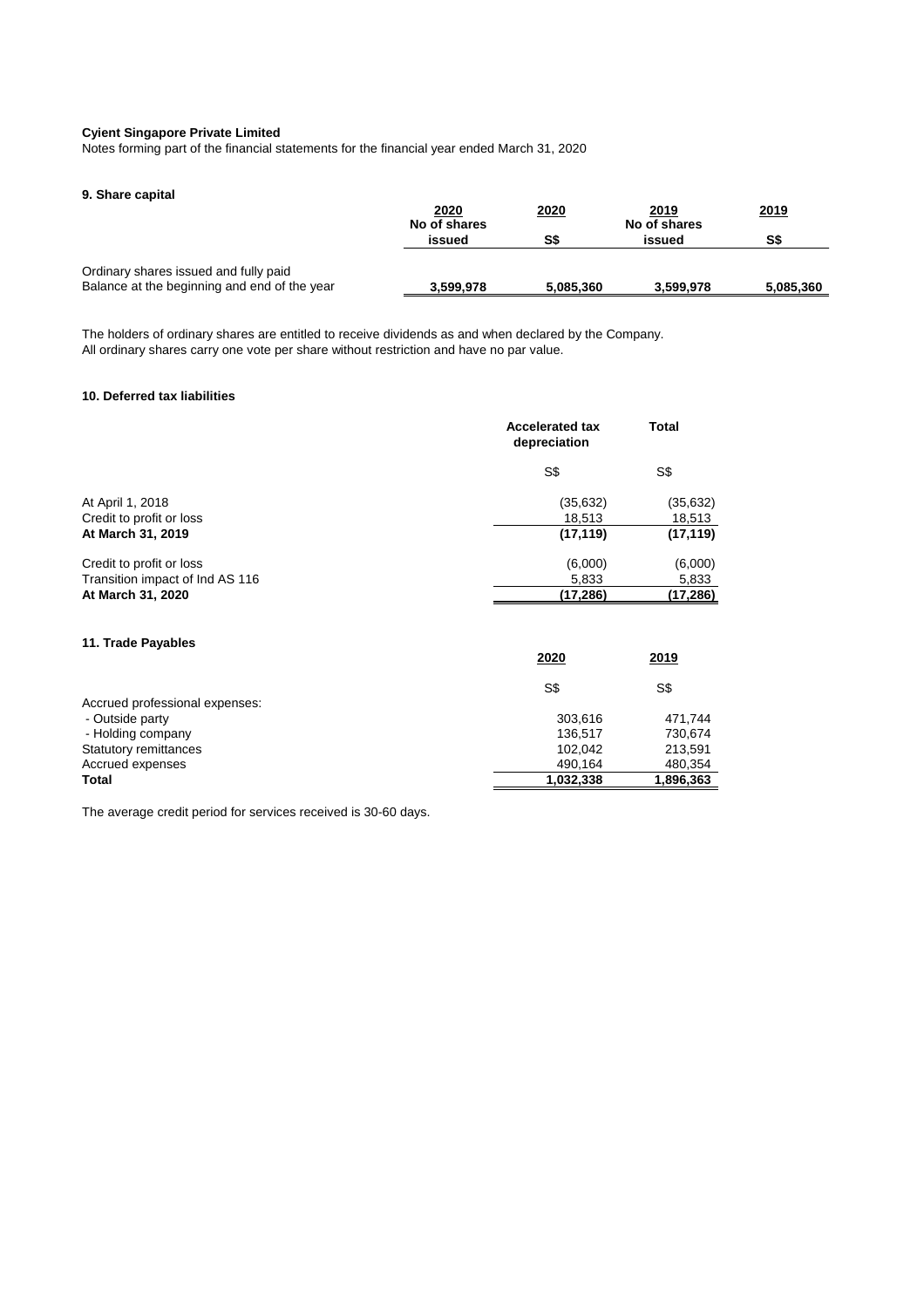Notes forming part of the financial statements for the financial year ended March 31, 2020

# **12. Other Payables**

|                               | 2020      | 2019    |
|-------------------------------|-----------|---------|
|                               | S\$       | S\$     |
| Sundry payables               | 86,733    | 77,837  |
| Holding company               | 1,088,912 | 662,544 |
| Related company               | 97,818    | 70,101  |
| Accrued interest on bank loan |           | 1,821   |
| Total                         | 1,273,463 | 812,303 |

The amount due to holding company and related party are unsecured, interest free and repayable on demand.

The other payables that are not denominated in Singapore Dollar are as follows:

|                                                                                           | 2020                          | 2019                         |
|-------------------------------------------------------------------------------------------|-------------------------------|------------------------------|
|                                                                                           | S\$                           | S\$                          |
| Indian Ruppe<br><b>United States Dollar</b>                                               | 36,589<br>290,718             | 16,453<br>165,843            |
| 13. Provision for unutilised leave                                                        |                               |                              |
|                                                                                           | 2020                          | 2019                         |
|                                                                                           | S\$                           | S\$                          |
| At the begining of the year<br>Encashed during the year<br>(Reversal)/charge for the year | 40,284<br>(34, 696)<br>97,741 | 55,650<br>(896)<br>(14, 470) |
| At the end of the year                                                                    | 103,329                       | 40,284                       |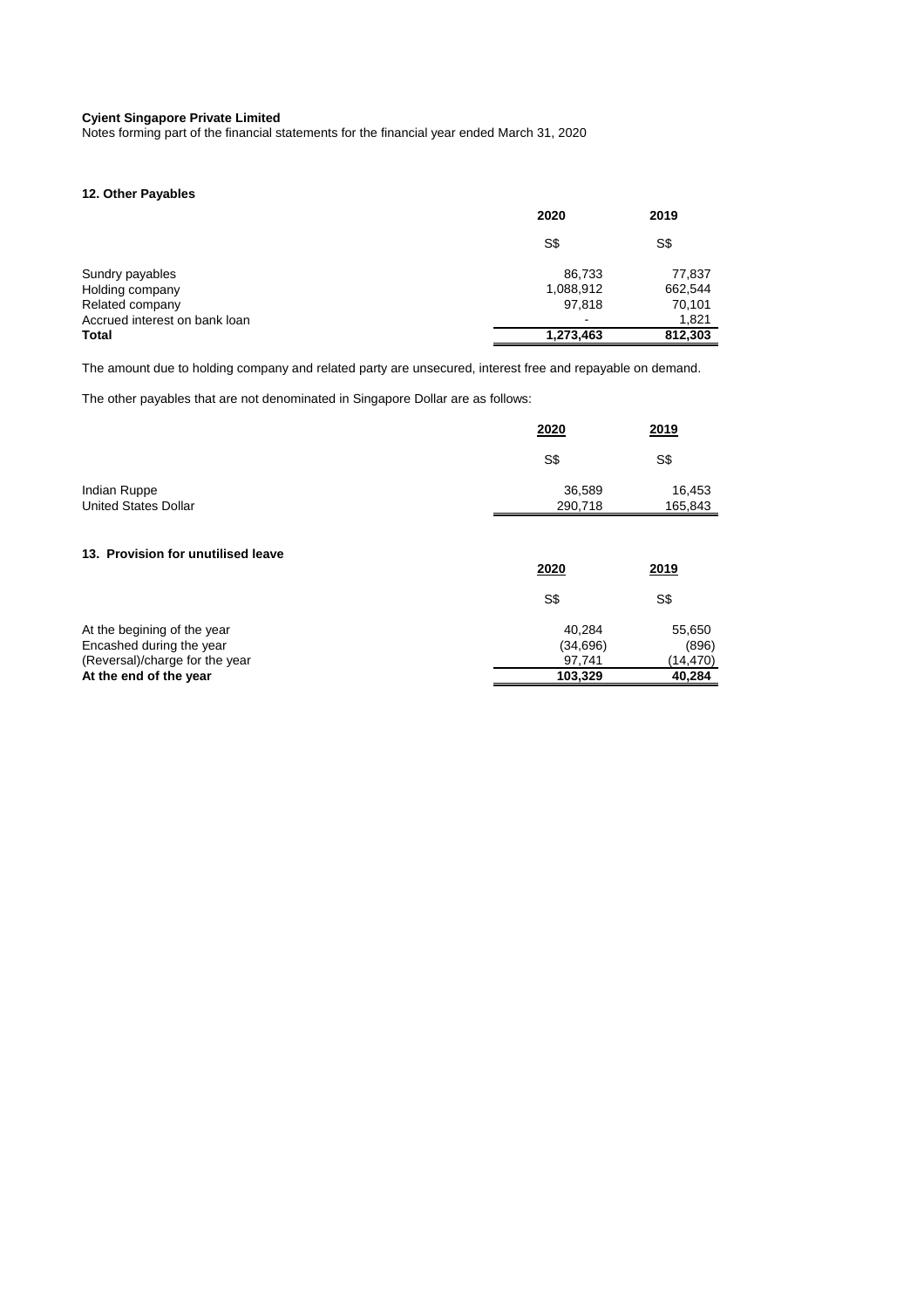Notes forming part of the financial statements for the financial year ended March 31, 2020

| 14. Borrowings                                                                              | 2020       | 2019                 |
|---------------------------------------------------------------------------------------------|------------|----------------------|
|                                                                                             | <b>S\$</b> | <b>S\$</b>           |
| Secured:<br>Long term loan<br>Less: Current portion<br>Non-current portion                  |            | 813,300<br>(813,300) |
| The amount due after 1 year is repayable within the period as follows:                      | 2020       | 2019                 |
|                                                                                             | <b>S\$</b> | S\$                  |
| Within 2 to 5 years                                                                         |            |                      |
| The long term loan is denominated in United States                                          |            |                      |
| The borrowing rate ranges between 1.35% to 2.82% (2019: 1.35% to 2.82%)                     |            |                      |
| The long term loans are secured on the following:-                                          |            |                      |
| Corporate guarantee from holding company.<br>a)                                             |            |                      |
| Charge over the bank balances (refer Note 8 to the financial statements).<br>b)             |            |                      |
| A reconciliation of liabilities arising from financing activities borrowings is as follows: |            |                      |

|                        | At beginning<br>of year | <b>Cashflows</b> | Non-cash changes             | At end<br>of year |
|------------------------|-------------------------|------------------|------------------------------|-------------------|
|                        |                         |                  | <b>Accretion of interest</b> |                   |
|                        | S\$                     | S\$              | S\$                          | S\$               |
| 2020<br>Long term loan | 813,300                 | $-823,156$       | 9,856                        |                   |
| 2019<br>Long term loan | 2,360,700               | $-1,608,900$     | 61,500                       | 813,300           |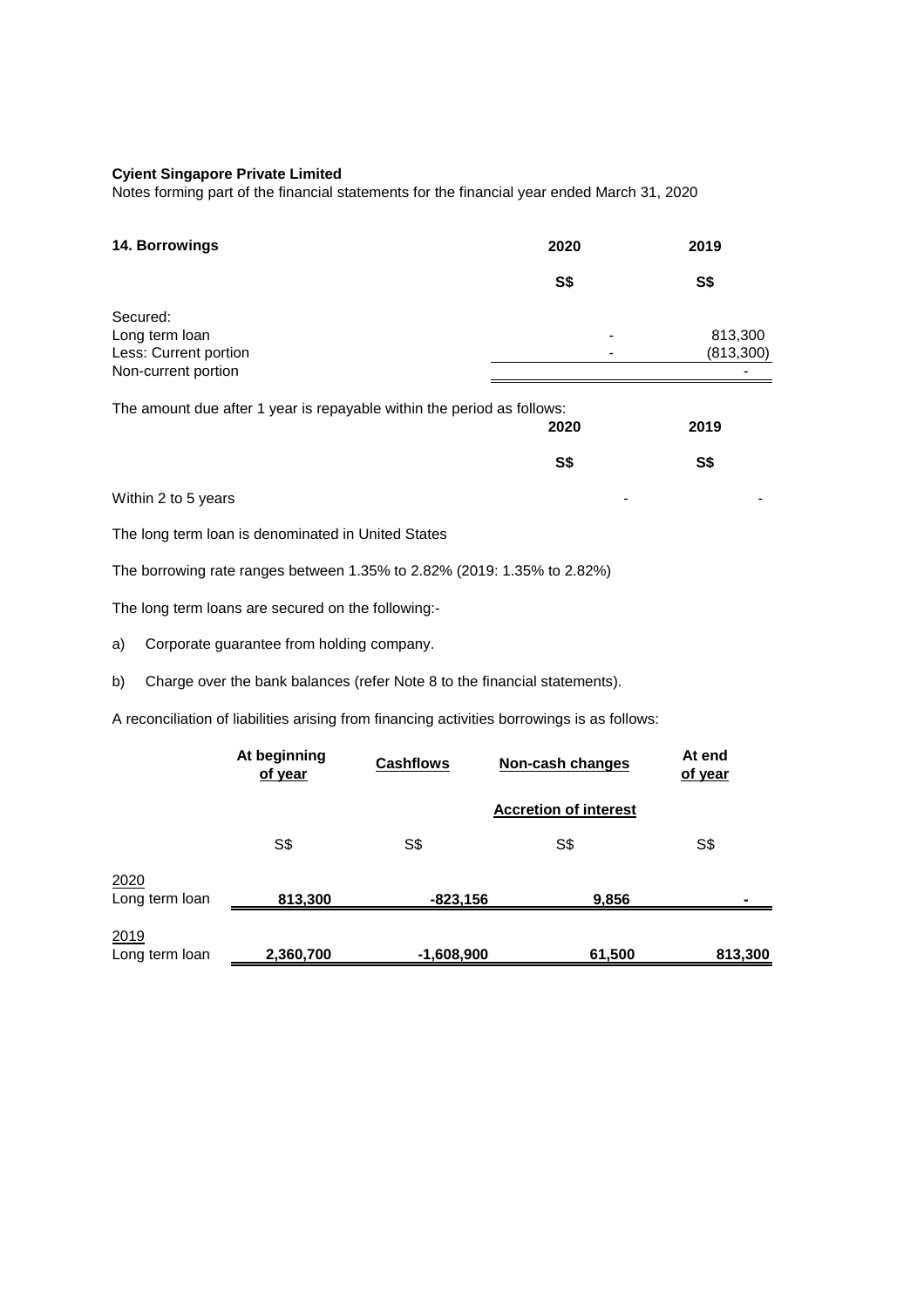Notes forming part of the financial statements for the financial year ended March 31, 2020

# **15. Derivative financial instruments**

As at March 31, 2020, there are no outstanding derivative financial instruments.

#### **March 31, 2019:**

The fair value of the interest rate swap comprised of current and non-current portion as the swap hedges interest rate for the period commencing from November 30, 2015 to August 30, 2019; as the current portion of the interest rate swap was not readily available, the management is of view, due to its insignificant value, reflected as current liabilities.

The derivative are entered as interest rate swap for a notional principal of S\$2,342,520 (US\$1,800,000) with its bankers.

The swap details are as follows:

- Company to pay 1.35% per annum on notional principal at quarterly rest.
- Company to receive at 3months US\$ LIBOR on notional principal at quarterly rest.
- It is unsecured.
- The management has not designated the swap contract as effective hedge as at year end.

- All cost relating to swap is reflected under finance cost and MTM gain is reflected under other income.

- The valuation at period end is at Mark to Market value provided by The bankers.

Derivatives are denominated in United States Dollar.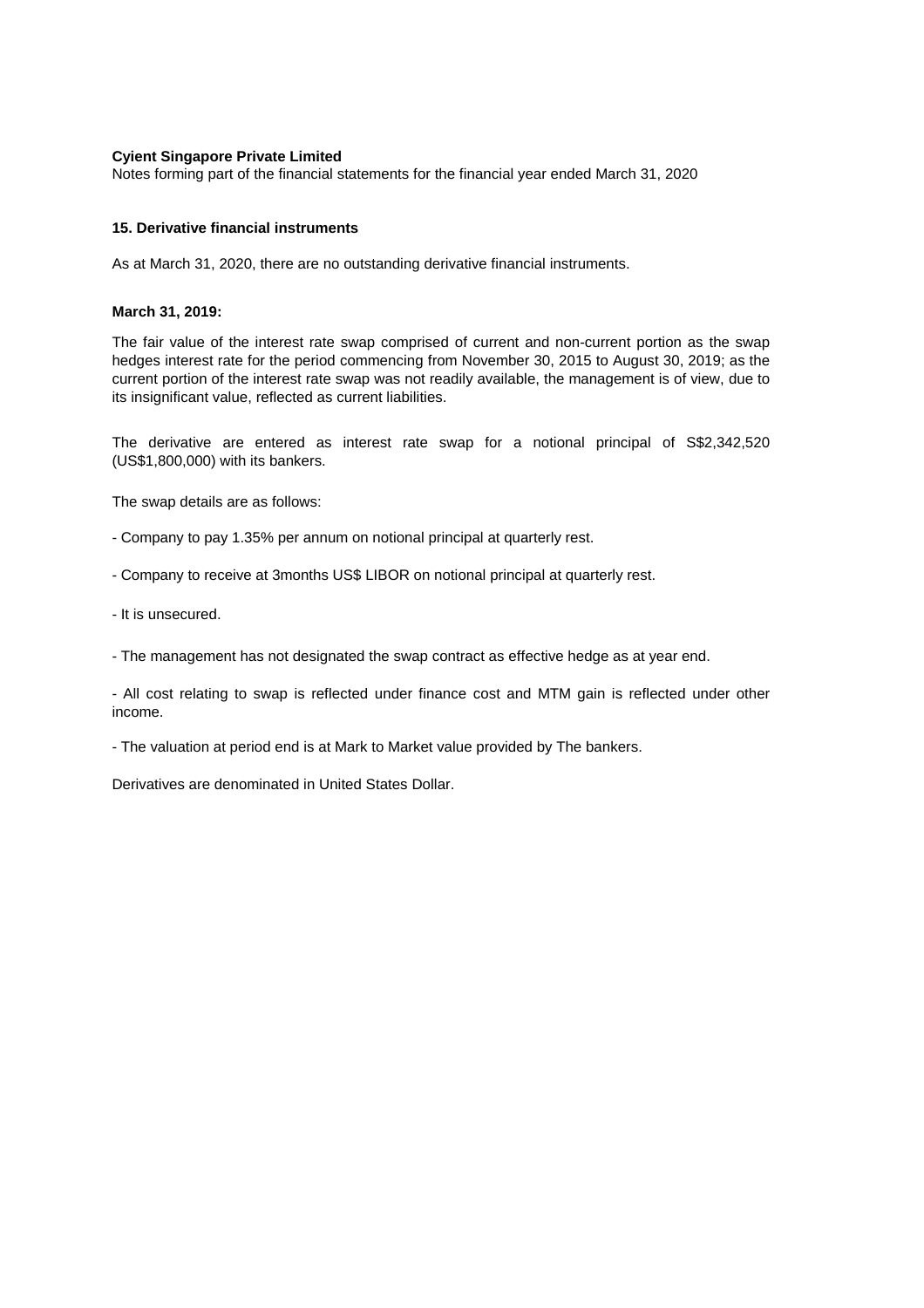Notes forming part of the financial statements for the financial year ended March 31, 2020

# **16. Revenue**

|                                            | 2020      | 2019       |
|--------------------------------------------|-----------|------------|
|                                            | S\$       | S\$        |
| Type of income:                            |           |            |
| Engineering services income                | 7,160,331 | 10,291,418 |
| Timing of transfer of services - over time | 7,160,331 | 10,291,418 |

There is no variable consideration recognised during the finacial year.

## **17. Other income**

|                               | 2020   | 2019   |
|-------------------------------|--------|--------|
|                               | S\$    | S\$    |
| - Temporary employment credit | 16,800 | 10,731 |
|                               | 16,800 | 10,731 |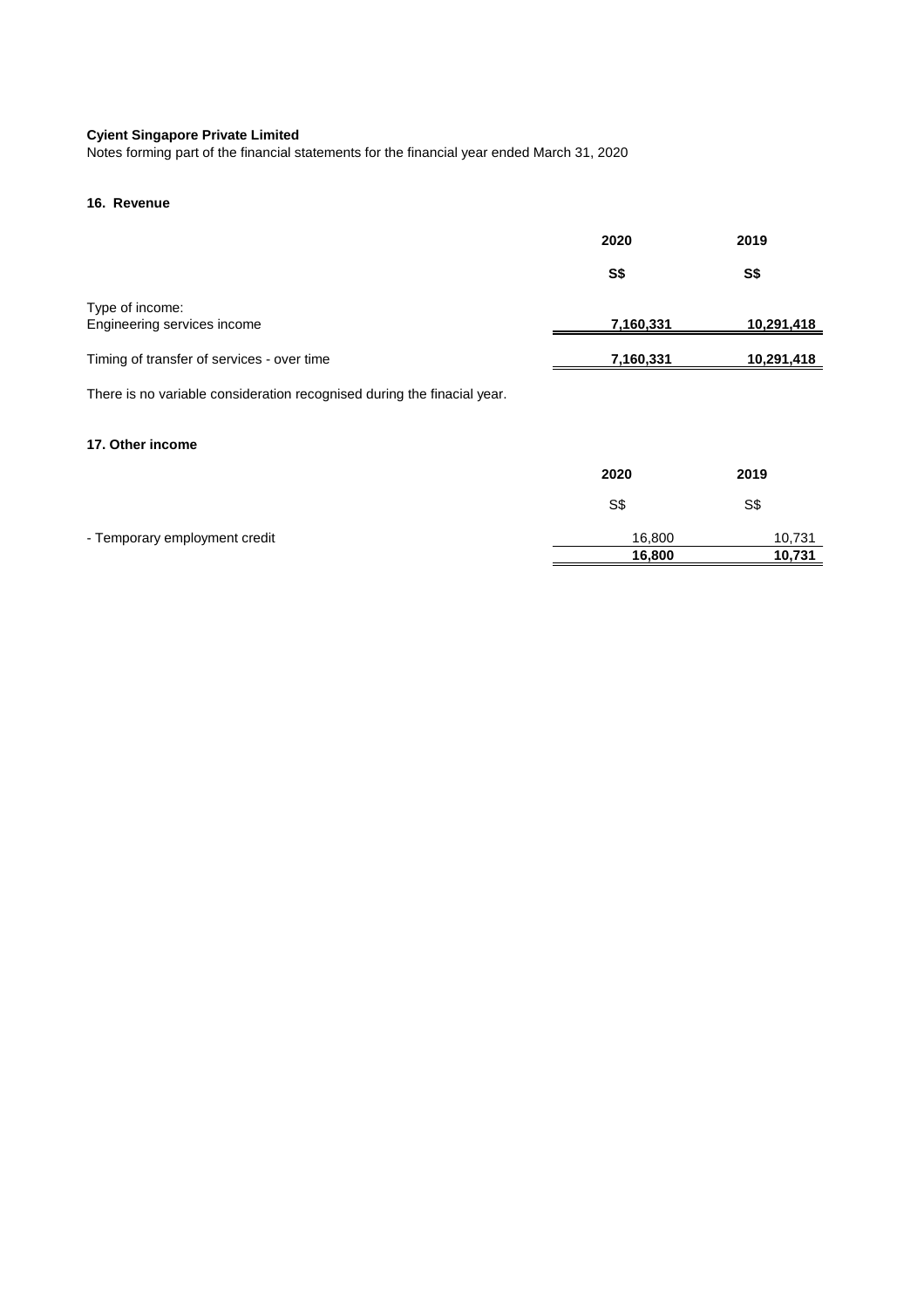Notes forming part of the financial statements for the financial year ended March 31, 2020

# **18. Salaries and employee benefits**

|                                         | 2020      | 2019      |  |
|-----------------------------------------|-----------|-----------|--|
|                                         | S\$       | S\$       |  |
| Salaries and bonus                      | 4,478,823 | 4,842,688 |  |
| CPF contributions (defined)             | 623,347   | 785,558   |  |
| Director's remuneration                 | 108,308   | 119,689   |  |
| Charge / (reversal) of unutilised leave | 87,262    | (14, 470) |  |
| Share based payment                     | 5.298     | 4.941     |  |
| Staff welfare expenses                  | 82,097    | 123,440   |  |
|                                         | 5,385,134 | 5,861,846 |  |

# **Compensation of directors and key mangement personnel**

The remuneration of director and other members of key management during the year were as follows:

|                         | 2020    | <u>2019</u> |
|-------------------------|---------|-------------|
|                         | S\$     | S\$         |
| Director's remuneration | 108,308 | 119,689     |

# **19. Finance costs**

|                                         | 2020   | 2019    |  |
|-----------------------------------------|--------|---------|--|
|                                         | S\$    | S\$     |  |
| Interest rate swap charges and interest | 2,639  | (520)   |  |
| Interest on bank loans                  | 9,856  | 61,500  |  |
| Invoice discounting charges             | 24,009 | 49,100  |  |
| Corporate guarantee fees                | 13,339 | 40,488  |  |
| Interest on lease liability             | 3,039  |         |  |
|                                         | 52,883 | 150,568 |  |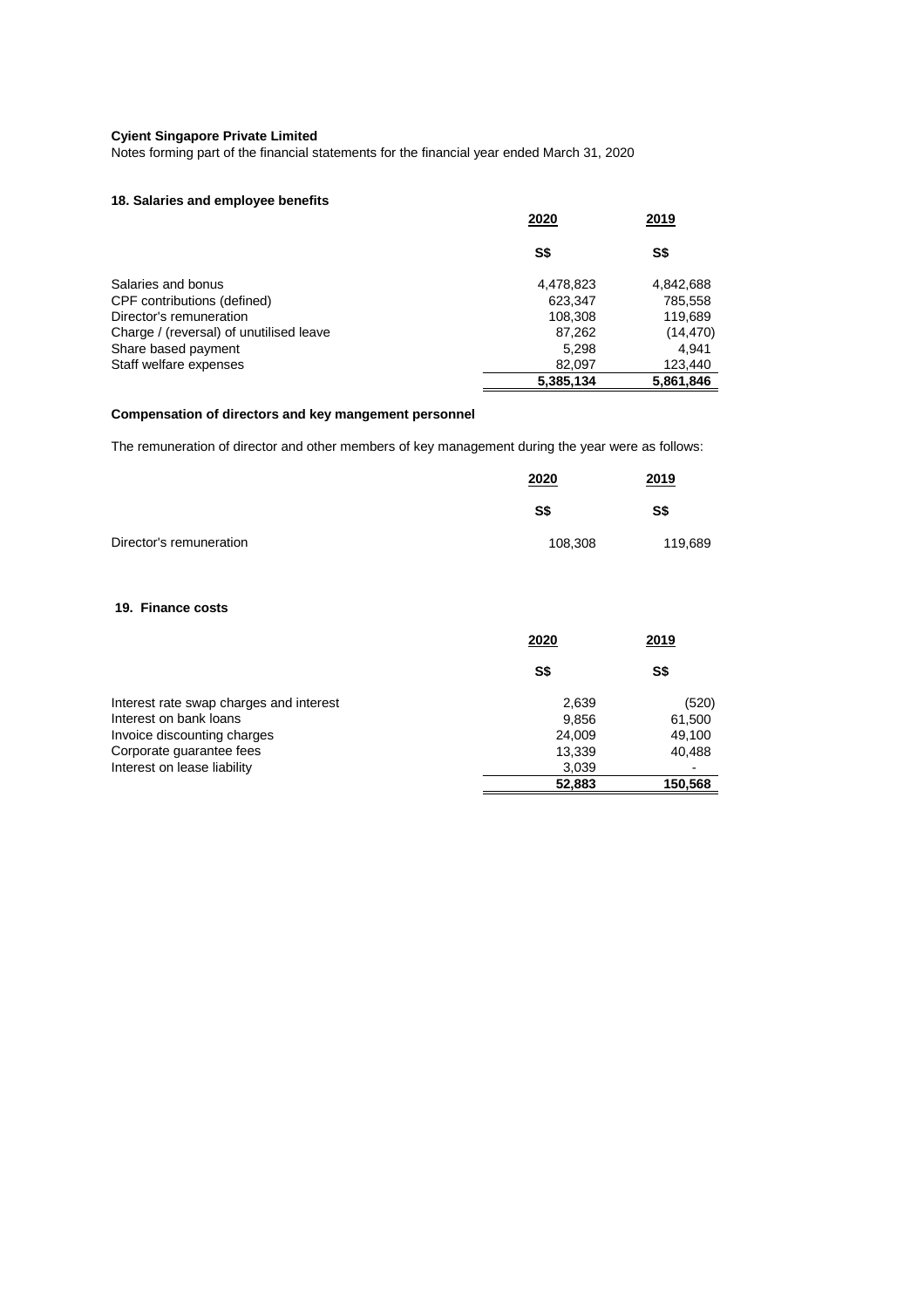Notes forming part of the financial statements for the financial year ended March 31, 2020

## **20. Profit/(Loss) before income tax**

In addition to the charges and credits disclosed elsewhere in the notes to the income statement, this item includes the following charges/(credits):-

|                               | 2020      | 2019    |
|-------------------------------|-----------|---------|
|                               | S\$       | S\$     |
| Foreign exchange (gain)/ loss | (19, 793) | 82,635  |
| Operating lease - rental      | 401,322   | 736,352 |

#### **21. Income tax (benefit)/expense**

|              | 2020       | 2019      |
|--------------|------------|-----------|
|              | S\$        | S\$       |
| Current year | (222, 756) | 232,396   |
| Deferred tax | (6,000)    | (18, 513) |
|              | (228, 756) | 213,883   |

The income tax expense varied from the amount of income tax expense determined by applying the Singapore income tax rate of 17% to profit/(loss) before income tax as a result of the following differences:

|                                                                           | 2020                   | 2019                 |
|---------------------------------------------------------------------------|------------------------|----------------------|
|                                                                           | S\$                    | S\$                  |
| (Loss)/Profit before income tax                                           | (4,033,223)            | 103,740              |
| Tax expense/(benefit) at tax rate of 17%                                  | (685, 648)             | 17,636               |
| Non-deductible items<br>Statutory stepped income exemption<br>Other items | 557,986                | 213,672<br>$-17,425$ |
| Income tax (benefit)/expense for the financial year                       | (101,094)<br>(228,756) | 213,883              |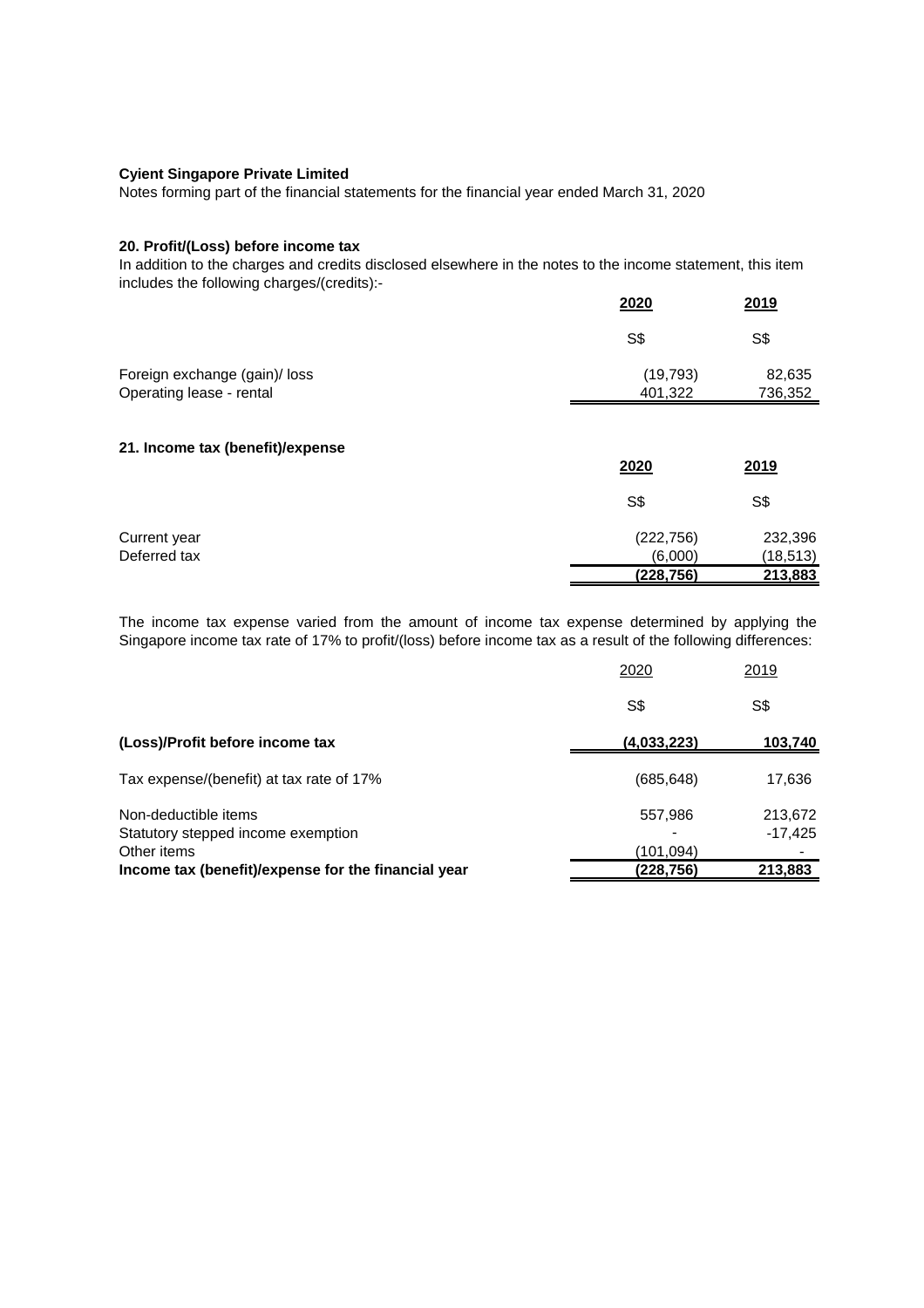Notes forming part of the financial statements for the financial year ended March 31, 2020

# **22. Holding company transactions**

Some of the Company's transactions and arrangement are with the holding company and the effect of these on the basis determined between the parties is reflected in these financial statements. The balances with these parties are unsecured, interest free and repayable on demand unless otherwise stated.

During the financial year, the Company entered into the following transactions:

|                                                   | 2020       | 2019       |
|---------------------------------------------------|------------|------------|
|                                                   | S\$        | S\$        |
| Sub-contracting charges *                         | (517, 433) | 821,437    |
| Salary recharge (included in salaries and bonus)  | 253,041    | 330,859    |
| Salary recovered (included in salaries and bonus) | (287, 933) | (409, 963) |
| Share based payment                               | 5.298      | 4.941      |
| Software expenses                                 | 13,323     | 22,959     |
| Corporate guarantee fees                          | 13,339     | 40,488     |
|                                                   |            |            |

\* Net of revenue reversal during the year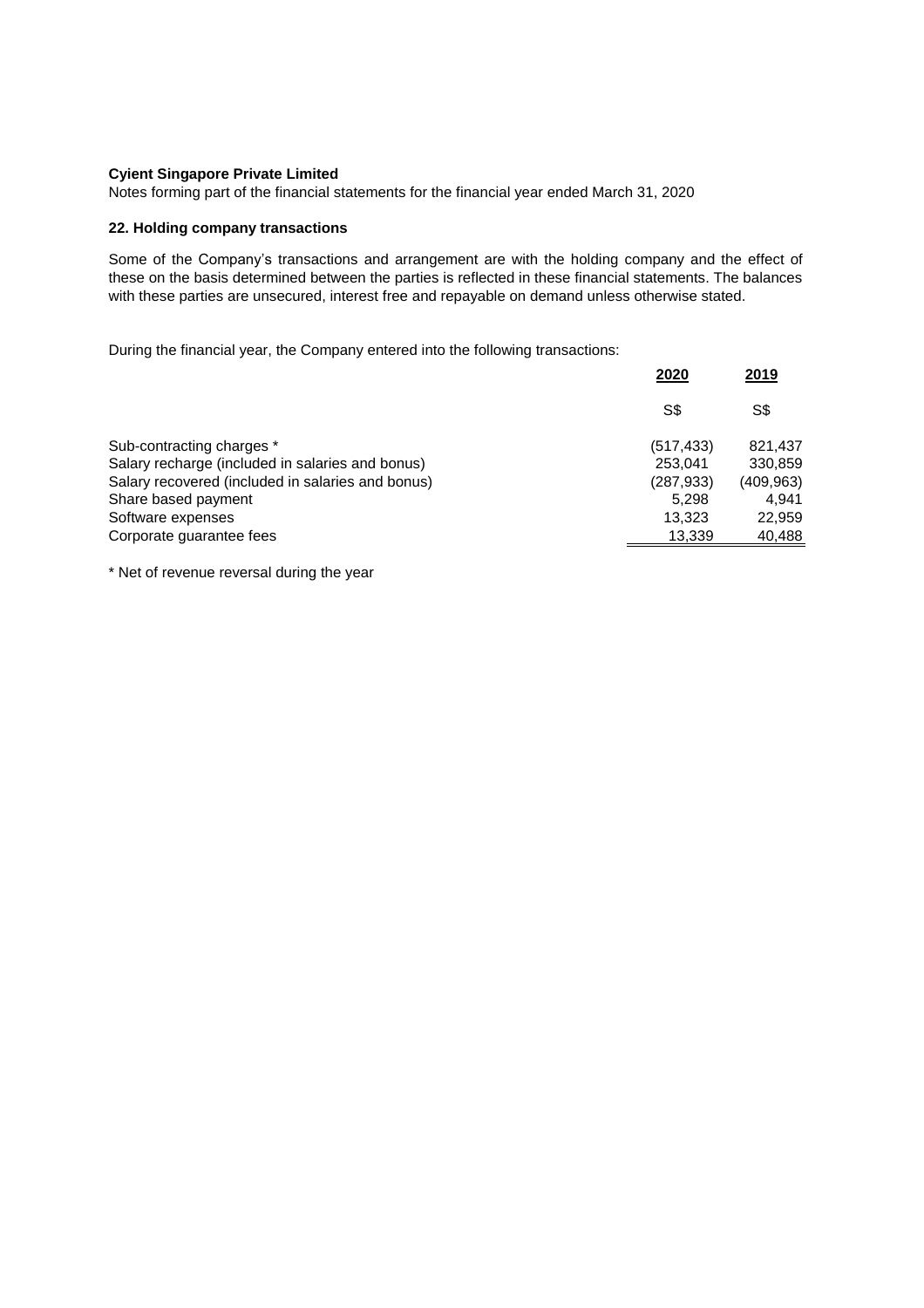Notes forming part of the financial statements for the financial year ended March 31, 2020

#### **23. Financial instruments, financial and capital risk management**

#### **(a) Categories of financial instruments**

The following table sets out the financial instruments as at the statement of financial position date:

|                                               | 2020      | 2019      |
|-----------------------------------------------|-----------|-----------|
|                                               | S\$       | S\$       |
| <b>Financial assets</b>                       |           |           |
| - Derivative financial instruments            |           | 3,872     |
| Amortised cost:                               |           |           |
| - Trade receivables                           | 928,738   | 2,784,742 |
| - Other receivables                           | 1,103,106 | 876,041   |
| - Cash and bank balances                      | 495,676   | 468,167   |
|                                               | 2,527,520 | 4,128,950 |
| <b>Total financial assets</b>                 | 2,527,520 | 4,132,822 |
| <b>Financial liabilities</b>                  |           |           |
| Amortised cost:                               |           |           |
| - Trade payables and accruals (excluding GST) | 930,296   | 1,789,836 |
| - Other payables                              | 1,273,463 | 812,303   |
| - Borrowings                                  |           | 813,300   |
| <b>Total financial liabilities</b>            | 2,203,760 | 3,415,439 |

#### **(b) Fair value measurements**

#### Fair value hierarchy

#### **Assets and liabilities not measured at fair value**

#### *(i) Trade receivables and trade payables*

#### *(iii) Bank borrowings*

Bank borrowings approximate their fair values as they are subject to interest rates close to market rate of interests for similar arrangements with financial institutions.

The carrying values of these assets and liabilities are the nominal or cost values except derivative financial instruments which

are carried at fair value determined by the bankers.

The fair value of the interest rate swaps based on mark to market valuation by bankers which will fall under Level 2 hierarchy above.

The carrying amounts of these balances approximate their fair values due to the short-term nature of these balances.

#### *(ii) Other receivables, cash and bank balances and other payables*

(i) quoted prices (unadjusted) in active markets for identical assets or liabilities (Level 1);

The assets and liabilities measured at fair value are classified by the following level of fair value measurement hierarchy:

(ii) inputs other than quoted prices included within Level 1 that are observable for the asset or liability, either directly (i.e. as prices) or indirectly (i.e. derived from prices) (Level 2); and

(iii) inputs for the asset or liability that are not based on observable market data (unobservable inputs) (Level 3).

The carrying amounts of these receivables and payables (including trade balances due from/to related parties) approximate their fair values as they are subject to normal trade credit terms.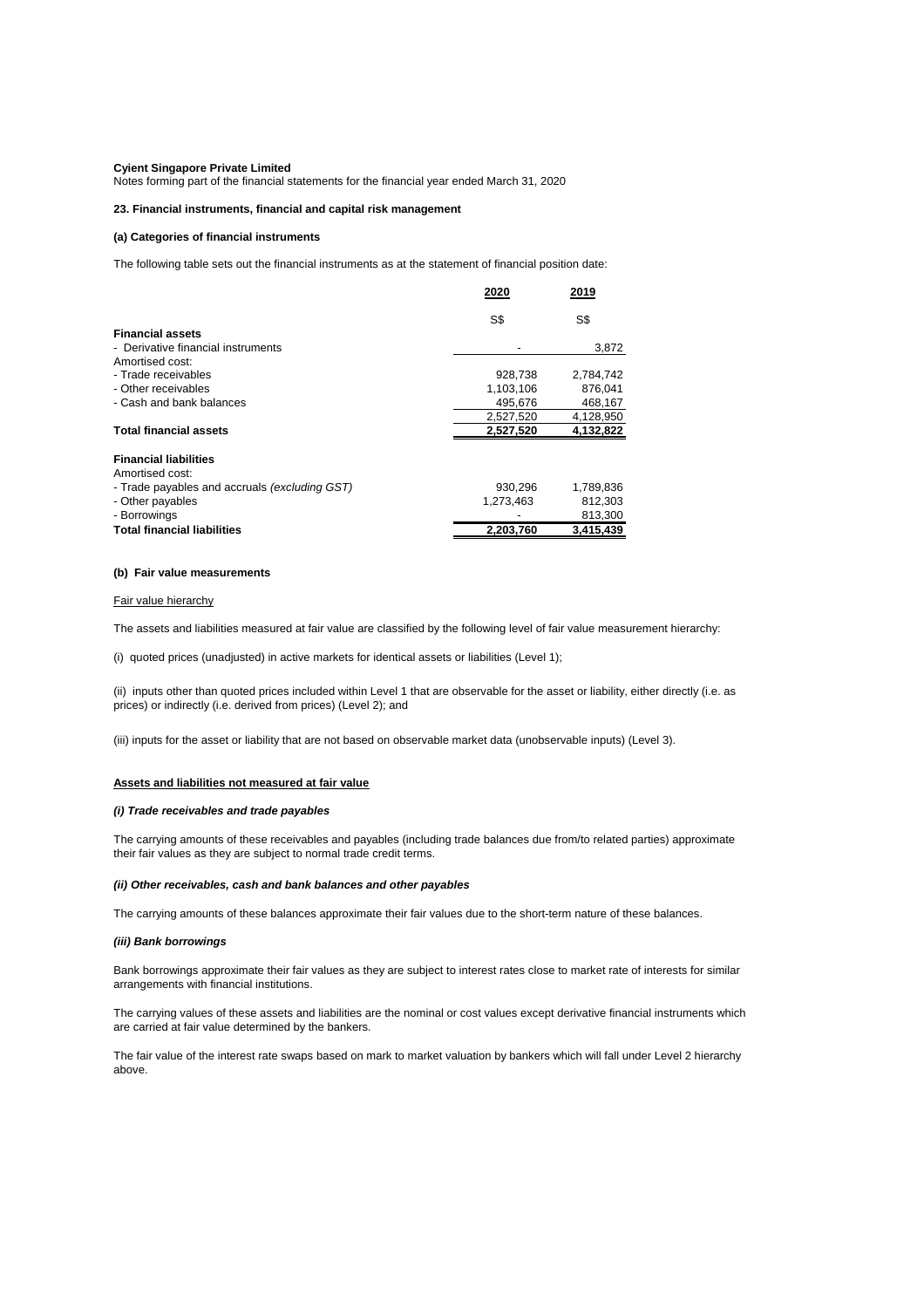Notes forming part of the financial statements for the financial year ended March 31, 2020

#### **23. Financial instruments, financial and capital risk management (continued)**

## **(c) Financial risk management**

### *Liquidity risk*

#### **Financial liabilities**

| 713.511     | 705.039     | 705.039     |  |
|-------------|-------------|-------------|--|
| (3,415,439) | (3,423,911) | (3,423,911) |  |
| (813,300)   | (821, 772)  | (821, 772)  |  |
| (812, 303)  | (812, 303)  | (812, 303)  |  |
| (1,789,836) | (1,789,836) | (1,789,836) |  |
|             |             |             |  |

|                                          |                    | <b>Cash flows</b>               |                            |                        |
|------------------------------------------|--------------------|---------------------------------|----------------------------|------------------------|
|                                          | Carrying<br>amount | <b>Contractual</b><br>cash flow | <b>Less than</b><br>1 year | Within<br>2 to 5 years |
|                                          | S\$                | S\$                             | S\$                        | S\$                    |
| 2020                                     |                    |                                 |                            |                        |
| <b>Financial assets</b>                  |                    |                                 |                            |                        |
| Trade receivables                        | 928,738            | 928,738                         | 928,738                    |                        |
| Other receivables                        | 1,103,106          | 1,103,106                       | 1,103,106                  |                        |
| Cash and bank balances                   | 495,676            | 495,676                         | 495,676                    |                        |
| Total undiscounted financial assets      | 2,527,520          | 2,527,520                       | 2,527,520                  |                        |
| <b>Financial liabilities</b>             |                    |                                 |                            |                        |
| Trade payables and accruals              | (930, 296)         | (930, 296)                      | (930, 296)                 |                        |
| Other payables                           | (1,273,463)        | (1,273,463)                     | (1,273,463)                |                        |
| <b>Borrowings</b>                        |                    |                                 |                            |                        |
| Total undiscounted financial liabilities | (2,203,760)        | (2,203,760)                     | (2,203,760)                |                        |
| Total net undiscounted financial assets  | 323,761            | 323,761                         | 323,761                    |                        |

The Company's activities expose it to a variety of financial risks from its operations. The key financial risks include liquidity risk, credit risk and market risk (including interest rate risk, foreign currency risk and price risk).

The directors review and agree policies and procedures for the management of these risks, which are executed by the management team. It is, and has been throughout the current and previous financial year, the Company's policy that no trading in derivatives for speculative purposes shall be undertaken.

|                                     |                    | <b>Cash flows</b>               |                            |                        |
|-------------------------------------|--------------------|---------------------------------|----------------------------|------------------------|
|                                     | Carrying<br>amount | <b>Contractual</b><br>cash flow | <b>Less than</b><br>1 year | Within<br>2 to 5 years |
|                                     | S\$                | S\$                             | S\$                        | S\$                    |
| 2019                                |                    |                                 |                            |                        |
| <b>Financial assets</b>             |                    |                                 |                            |                        |
| Trade receivables                   | 2,784,742          | 2,784,742                       | 2,784,742                  |                        |
| Other receivables                   | 876,041            | 876,041                         | 876.041                    |                        |
| Cash and bank balances              | 468,167            | 468,167                         | 468,167                    |                        |
| Total undiscounted financial assets | 4,128,950          | 4,128,950                       | 4,128,950                  |                        |

The following sections provide details regarding the Company's exposure to the abovementioned financial risks and the objectives, policies and processes for the management of these risks.

There has been no change to the Company's exposure to these financial risks or the manner in which it manages and measures the risks.

Liquidity risk is the risk that the Company will encounter difficulty in meeting financial obligations due to shortage of funds. The Company's exposure to liquidity risk arises primarily from mismatches of the maturities of financial assets and liabilities. The Company has no significant liquidity risk as it maintains a level of cash at banks that is sufficient for working capital purpose.

The table below summarises the maturity profile of the Company's financial assets and liabilities at the reporting date based on contractual undiscounted repayment obligations.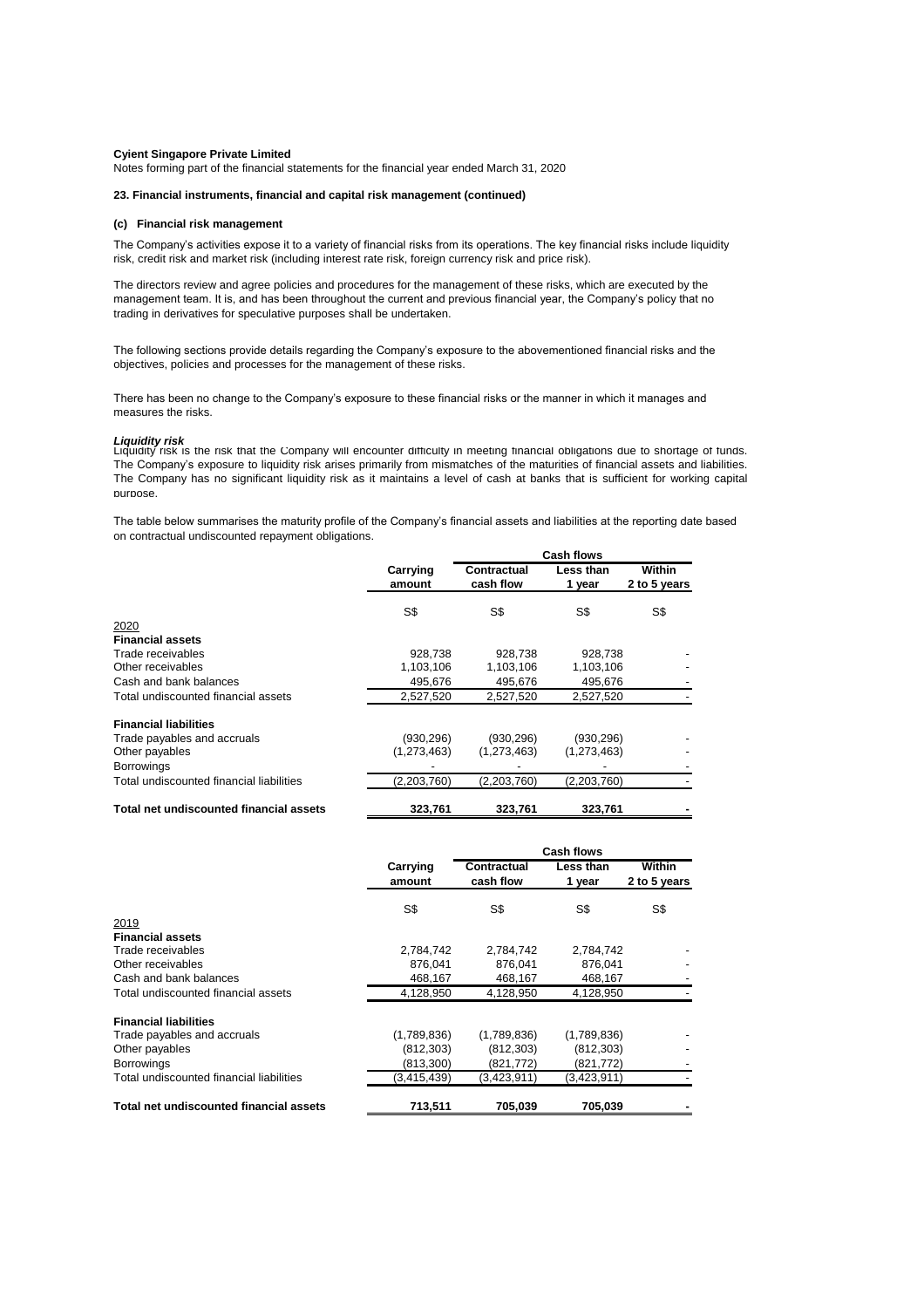Notes forming part of the financial statements for the financial year ended March 31, 2020

#### **23. Financial instruments, financial and capital risk management (continued)**

#### *Credit risk*

#### *Interest rate risk*

#### *Interest rate sensitivity*

If interest rates had been 50 basis points higher or lower and all other variables been constant, the Company's loss before tax for the year ended March 31, 2020 would decrease or increase by S\$ Nil (2019:S\$4,000) as the swap contract is completed.

The Company's other receivables mainly comprise of receivable from related company and holding company for which no risk of default is foreseen. Deposit relate to rental deposit for tenanted property.

#### *Trade and other receivables and contract assets*

The carrying amount of the Company's trade receivables, other receivables and cash at banks represent the Company's maximum exposure to credit risk. No other financial assets carry a significant exposure to credit risk.

The Company's exposure to market risk for changes in interest rate relates to the Company's long term debt obligations. It is the Company's policy to obtain the most favourable interest rates available whenever the Company obtains additional financing through bank borrowings.

The sensitivity analysis below have been determined based on the exposure to interest rates for financial instruments at statement of financial position date and the stipulated change taking place at the beginning of the financial year and had been constant throughout the reporting period in the case of instruments that have floating rates.

The Company has adopted a policy of only dealing with creditworthy counterparties. The Company performs ongoing credit evaluation of its counterparties' financial condition and generally do not require a collateral. The Company considers the probability of default upon initial recognition of asset and whether there has been a significant increase in credit risk on an ongoing basis throughout each reporting period.

The Company has determined the default event on a financial asset to be when internal and/or external information indicates that the financial asset is unlikely to be received, which could include default of contractual payments due for more than 90 days past the credit due dates, default of interest due for more than 30 days or there is significant difficulty of the counterparty.

Cash at banks are placed with credit worthy financial institutions.

The Company assessed the latest performance and financial position of the counterparties, adjusted for the future outlook of the industry in which the counterparties operate in, and concluded that there has been no significant increase in the credit risk since the initial recognition of the financial assets. For trade receivables and contract assets the Company has applied the simplified approach in FRS 109 to measure the loss allowance at lifetime ECL. The Company determines the ECL by using a provision matrix, estimated based on historical credit loss experience based on the past due status of the debtors, adjusted as appropriate to reflect current conditions and estimates of future economic conditions.

The Company has a significant concentration of credit risk in relation to a certain external customers. As at end of financial year, the trade receivable balance comprise of one customers' balance that comprise 46% (2019: 60%) of the trade receivable balance. The management does not foresee any risk of default or expected credit loss arising from these parties as they are creditworthy customers. Further details of credit risks on trade receivables are disclosed in **Note 5** to the financial statements.

For other financial assets (including cash at banks), the Company minimises credit risk by dealing exclusively with high credit rating counterparties.

Credit risk refers to the risk that the counterparty will default on its contractual obligations resulting in a loss to the Company. The Company's exposure to credit risk arises primarily from trade and other receivables and contract assets.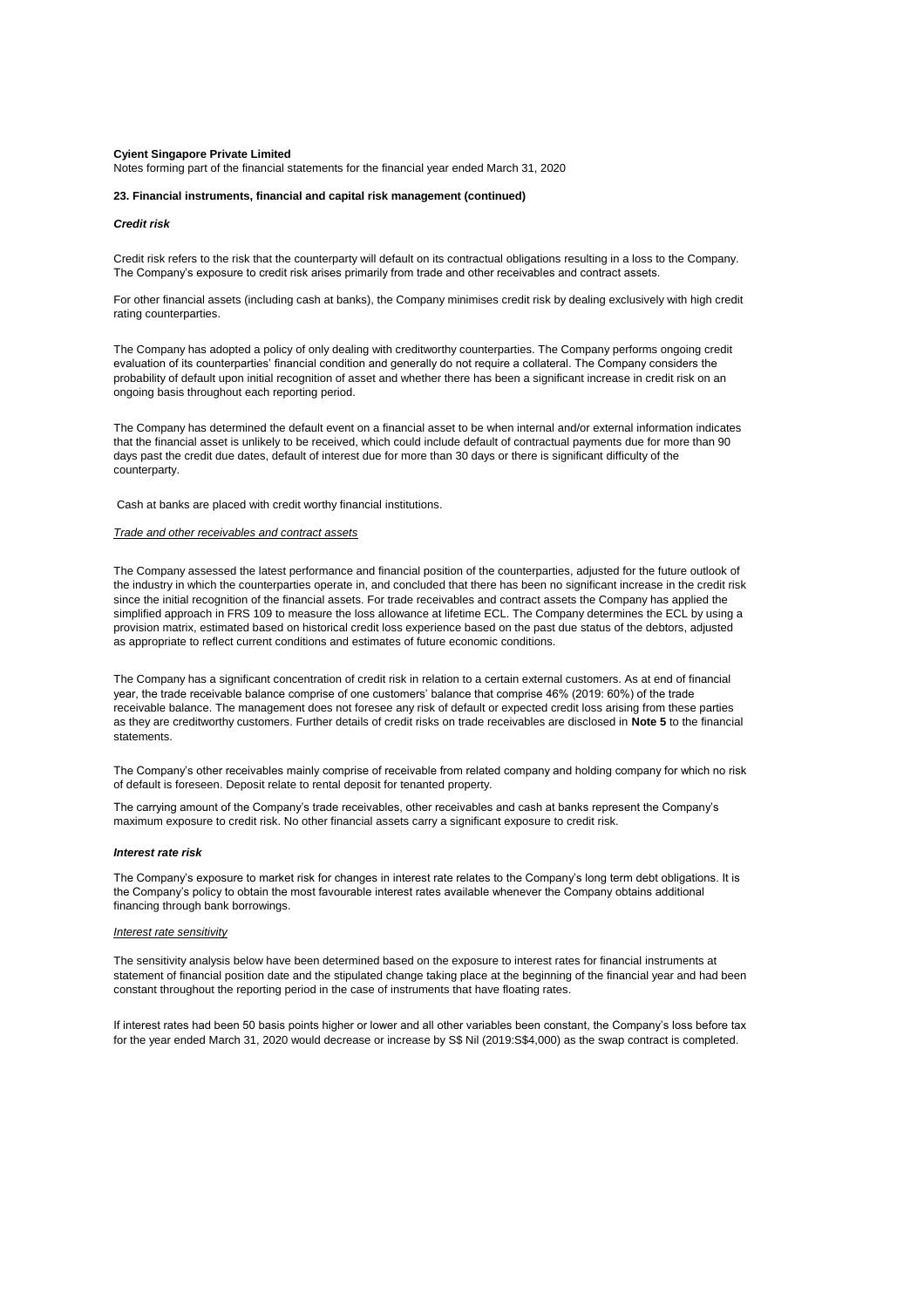Notes forming part of the financial statements for the financial year ended March 31, 2020

#### **23. Financial instruments, financial and capital risk management (continued)**

#### *Foreign currency risk*

#### *Foreign currency sensitivity analysis*

| 2020 | 2019 |
|------|------|
| S\$  | S\$  |

*Increase in the rate of the foreign currencies against Singapore Dollar will increase/(decrease) profit before tax by:*

| <b>United States Dollar</b> | 39.360 | 27.000 |
|-----------------------------|--------|--------|
|                             |        |        |

#### *Price risk*

#### **(d) Capital risk management**

The management's overall strategy remains unchanged from 2019.

The Company is exposed to foreign exchange risk arising from its receivables and payables that are in United States Dollar. The management monitors closely the foreign currency debtors and creditors to collect the receivables and settle the payable amounts at the earliest to minimise the foreign exchange risk.

As at financial year end, the carrying amount of monetary assets and liabilities denominated in currencies other than in Singapore Dollar are disclosed in the respective notes to the financial statements.

Any increase or decrease in the following foreign currency will have an impact on the financial statements. An increase of 10% in the currency rate against Singapore Dollar will decrease the profit/(loss) before tax of the Company by the following amount:

A decrease in the foreign currencies rate will have a vice versa effect on the profit/(loss) before tax of the Company.

The fluctuations in the other foreign currencies against the Singapore Dollar will have no significant impact on the results of the Company.

In management's opinion, the sensitivity analysis is unrepresentative of the inherent foreign exchange risk as the year end exposure does not reflect the exposure during the year.

Foreign currency received are kept in a foreign currency account and converted to Singapore Dollar on a need to basis so as to minimise the foreign currency exposure.

The Company has no significant exposure to price risk.

The management considers the capital of the Company to mainly consist of shareholders equity.

The management manages the capital to ensure the Company will be able to continue as a going concern while maximising the return to shareholders through optimisation of the capital.